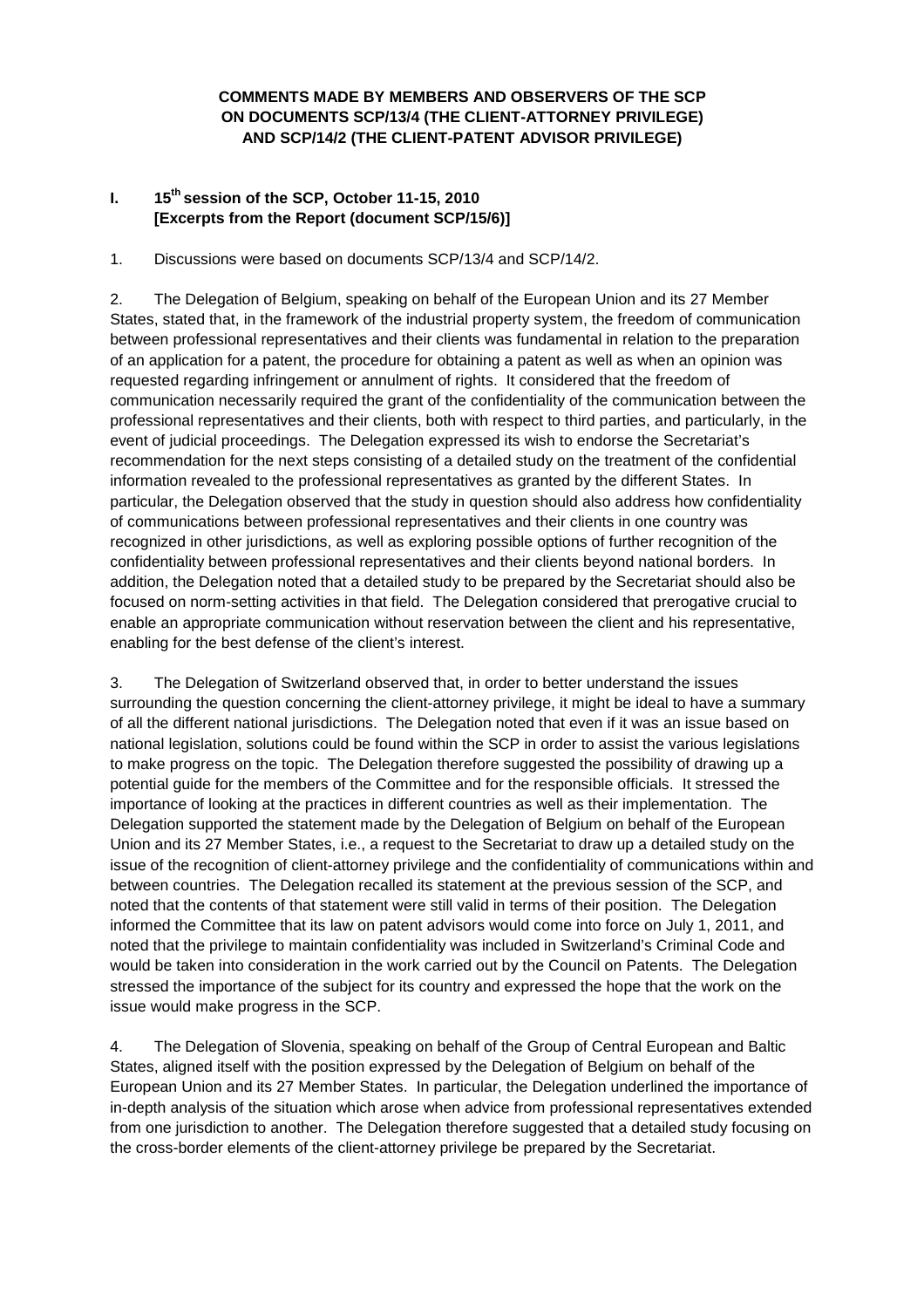5. The Delegation of Nepal noted the importance of a study on the client-attorney privilege for Nepal, given its current process of legal reforms. The Delegation observed that the preliminary study was based on a cross-universal assessment of prevailing systems and drew out interferences between them as well as tried to synchronize theoretical propositions and practical aspects through adequate conceptualism, analysis and review of literature. The Delegation also noted that the preliminary study had clearly illustrated the principal mechanisms for applying and facilitating the client-attorney privilege in the international, regional and national context, and had described four basic approaches concerning international mechanisms. The Delegation expressed its appreciation to the Secretariat for the preparation of the preliminary study because of its neutrality and fairness in the elaboration of its content. The Delegation pointed out that the preliminary study should clearly identify how to effectively implement the said international mechanisms and provide an assessment of pros and cons of such mechanisms. It also noted that the preliminary study should explore the possible risk mitigating measures as well as implications at national, regional and international levels. The Delegation suggested that WIPO commission an independent study providing a comparative analysis of the issue of client-attorney privilege in Member States so as to facilitate its practical implementation at the national level.

6. The Delegation of New Zealand agreed that the lack of cross-border recognition of client-patent advisor privilege was a major problem, and it considered that undertaking a work to identify solutions to the problem in the SCP to be valuable. The Delegation pointed out that, as indicated in the preliminary study, New Zealand's law already had provided for cross-border recognition of client-patent advisor privilege, including privilege in communications with non-lawyer patent attorneys.

7. The Delegation of Australia expressed support for the statements made by the Delegations of Belgium on behalf of the European Union and its 27 Member States, Slovenia on behalf of the Group of Central European and Baltic States and Switzerland, and agreed that the client-attorney privilege was a very important topic. It noted that the international differences that existed in relation to client-attorney privilege had recently received considerable attention within Australia, and that the Australian Government was in the process of considering legislative changes in that area. Consequently, the Delegation supported further work on the client-attorney privilege in the SCP, including a study on the principles and application of privilege afforded at the national level. In addition, the Delegation expressed its support for a study identifying potential guidelines or solutions to the problems related to the client-attorney privilege.

8. The Delegation of the Russian Federation thanked the Secretariat for the preparation of documents SCP/13/4 and SCP/14/2, and inclusion of the practice of the Russian Federation on the issue of client-patent advisor privilege in the latest document. Noting the relevant legislations which governed the issue of secrecy obligation of certain professionals in the Russian Federation, the Delegation underlined that Federal Law on Patent Attorneys prohibited the transmission or any disclosure, without the client's written consent, of information contained in documents obtained and/or produced as part of the performance of their activities, except otherwise provided by the relevant law. Thus, the Delegation explained that in the Russian Federation, patent attorneys had limited privilege, as information which constituted a professional secret may be passed on to third parties in accordance with federal laws and/or on a court decision. Noting that different practice existed on the issue among Member States, the Delegation stated that the issue of minimum standard of privilege applicable to communications with IP advisers deserved further analysis within the SCP.

9. The Delegation of the United States of America aligned itself with the views expressed by the Delegations of Slovenia on behalf of the Group of Central European and the Baltic States and Switzerland, and in particular with the views expressed by the latter concerning the possibility of a summary document to be prepared by the Secretariat. The Delegation pointed out that such a document could be of considerable value not only for legislators, but also for users of patent and legal systems in various countries. The Delegation aligned itself also with the views expressed by the Delegation of Belgium on behalf of the European Union and its 27 Member States, according to which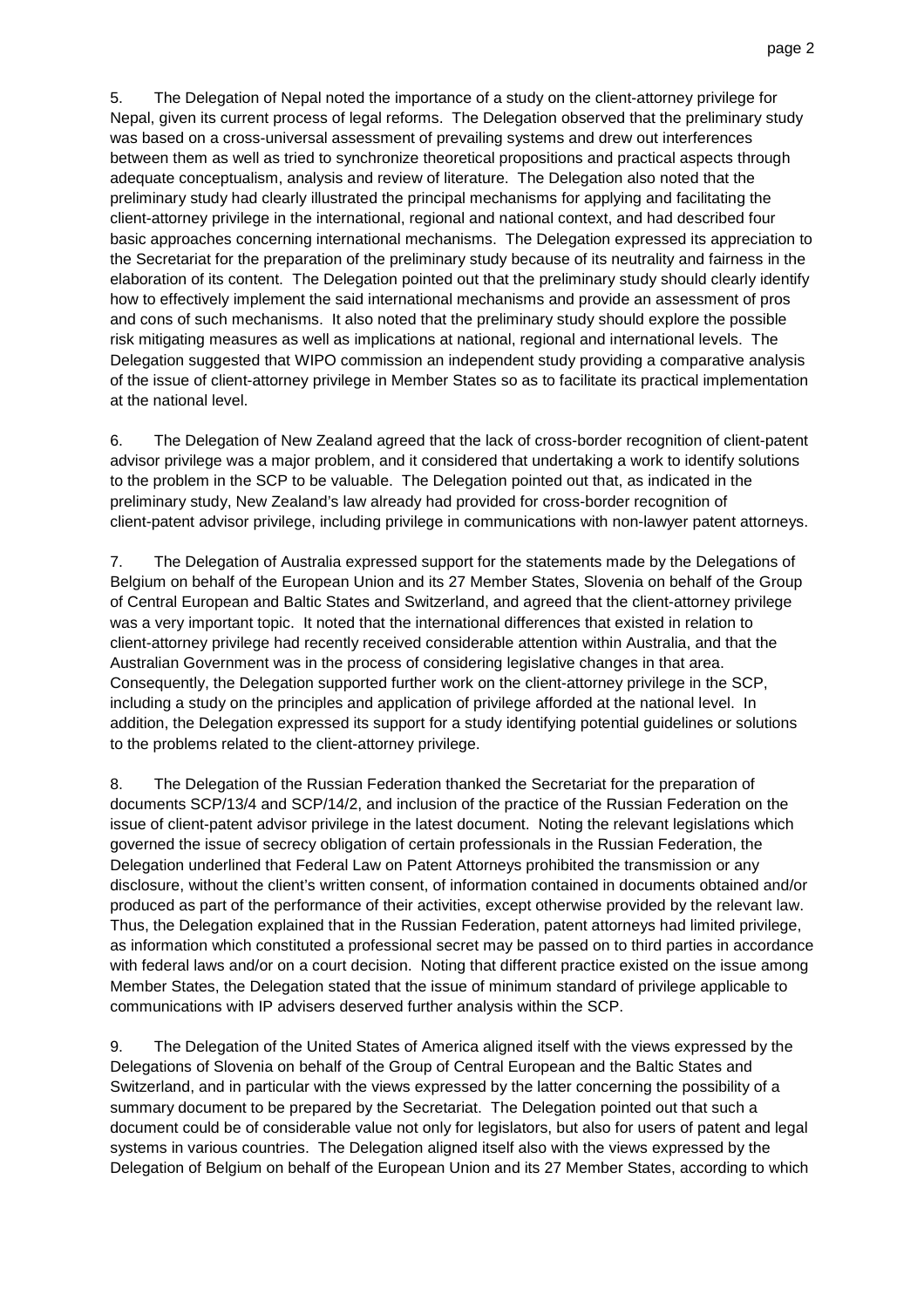the document in question would also serve for identifying practical and pragmatic suggestions on the next steps for further work on the topic.

10. The Delegation of El Salvador considered document SCP/14/2 to be a good foundation for the future work on the issue of client-attorney privilege. Recalling that it was an open-ended document that could be improved and fine-tuned, the Delegation expressed its belief that the document should include more examples of experiences in different countries, in particular, cases based on the national experiences of developing countries. As El Salvador had a Roman-law system, the Delegation considered it useful to have access to information related to experiences of countries having also a Roman-law system, taking into account the fact that in El Salvador, the issue was regulated under both the civil law and the criminal law.

11. The Delegation of Brazil, speaking on behalf of the DAG, noted that, according to document SCP/14/2, the difference in the regulation of the client-attorney privilege existed not only between common law and civil law countries, but a variety of approaches existed also between countries having the same legal tradition, and that such difference of approaches among different systems and inside the same legal systems was reflected also in relation to the confidential information between a client and his or her patent advisor. In particular, the Delegation observed that the document stressed the fact that the treatment of confidential information between a client and his or her non-lawyer patent advisor in foreign courts was an issue far from being settled, and the evidence rule, the scope of protection of confidentiality, the professions covered by confidentiality and the treatment of foreign registered patent advisors and their qualifications were different from country to country. The Delegation considered that many of the mentioned issues went beyond patent protection or patent litigation because, they were more generally related to national judicial procedures that reflected the fundamental legal structure and tradition of each country. For that reason, the Delegation was of the view that it was neither practical nor realistic to seek a uniform rule that could involve fundamental changes in national judicial systems. The Delegation considered that privileged communications between a lawyer and his or her client was not based on the legal nature of the lawyer's work per se but on the judicial relationship that existed between the lawyer and the court. In addition, the Delegation pointed out that privileged communications such as those that took place between a client and his or her lawyer did not fall within the domain of the law of patents.

12. The Delegation of India reiterated its position expressed during the previous session of the SCP. The Delegation pointed out that, under the Indian Patent Act, there was no provision concerning the client-attorney privilege, and observed that such provision was neither included in the Paris Convention nor the TRIPS Agreement. For that reason, the Delegation considered that each country should be allowed to set its own level of privileges and extent of disclosure depending upon the social and economic circumstances and level of development of each country. In its view, the harmonization of the client-attorney privilege would imply the harmonization of exceptions to the disclosure which would then bring great secrecy and tie the hands of patent offices and judiciary to find out the relevant information which might be very critical to determine the issue of patentability. Since the disclosure of not only technical information but other relevant information relating to patent applications was a substantial element of the patent system, the Delegation was of the view that one of the important duties of the patent attorney was to promote dissemination of information about the patent application and therefore, any effort of harmonization of the client-attorney privilege would ultimately lead to a defective and unenforceable grant of patent. In its opinion, any confidentiality of the information between a client and his or her attorney could be protected through a non-disclosure agreement. The Delegation concluded that the protection of important information through client-attorney privilege would lead to a situation where vital information would be suppressed and kept out of the public access, and therefore, it could be detrimental to public interest, particularly in developing countries.

13. The Delegation of the Islamic Republic of Iran aligned itself with the statement made by the Delegation of Brazil on behalf of the DAG. The Delegation observed that no definition of the concept of client-attorney privilege had been provided in the preliminary study. The Delegation observed that the legislation of several countries, especially civil law countries, did not contain such concept of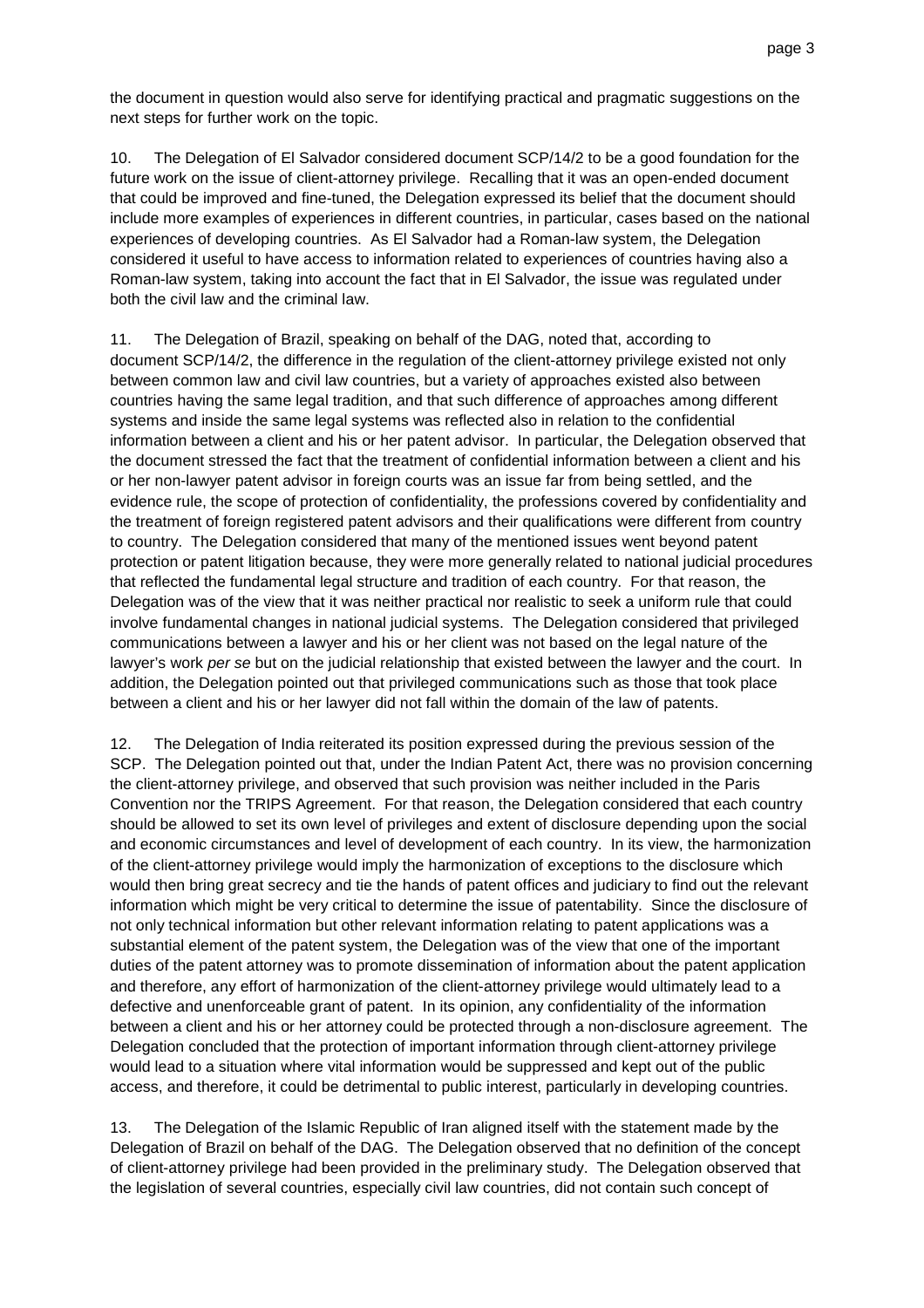privilege, and that although there was an overall common practice on the issue of confidentiality of communication between a client and his attorney in both common law and civil law countries, the confidentiality in civil law countries stemmed from professional secrecy obligation, while in common law countries, privilege was intended to have different meaning. The Delegation therefore observed that the client-attorney privilege was a matter of private law which belonged to national jurisdictions of different countries, and consequently, harmonization of that topic would not be easy. The Delegation invited the Secretariat to further elaborate the interplay between the extension of the concept of the client-attorney privilege and the transparency of the patent system, whether such an extension would affect the transparency in patent law, as well as the possible results of an eventual harmonization of the existing procedures in the countries on the enforcement of IP. Finally, the Delegation underscored the need to assess the possible implications of such privilege for development. Referring to the statement made by the Delegation of India, it observed that the privilege would allow more information to be kept out of the public domain, and adversely affect the quality of patents and access to information and innovation especially in developing countries.

14. The Delegation of Brazil stated that, with respect to paragraph 138 of document SCP/14/2, there was no evidence to show that a different treatment of confidentiality and privilege applied to foreign patent attorneys in Brazil.

15. The Delegation of Japan aligned itself with the statements made by the Delegations of Belgium on behalf of the European Union and its 27 Member States, Switzerland and the United States of America.

16. The Representative of the EPO supported the statement made by the Delegation of Belgium on behalf of the European Union and its 27 Member States.

17. Referring to his statement on the client-attorney privilege made during the previous session of the SCP, the Representative of the ICC urged the Committee to consider detailed possible solutions to the problem related to the privilege, and WIPO to evaluate the advantages and disadvantages of the different solutions.

18. The Representative of AIPPI stated that, notwithstanding the two preliminary studies prepared by the Secretariat on the issue of client-attorney privilege, there was still a misunderstanding in relation to what privilege was, given that the issue was often considered as a tool for blocking the disclosure, a fundamental part of the patent system. The Representative explained that since the privilege related only to the instructions for and the advice which was given by an attorney to a client, it was not related to the fundamental fact of prior publication, and for that reason, the privilege could not be used as an instrument for concealing frauds (e.g., a fraud on the patent office). The Representative stressed the need for clarifying the issue, since the fears that the privilege could be an obstacle to disclosure were caused by the lack of informed debate. The Representative illustrated the outcome of the work carried out by AIPPI in that area, and stated that among the 48 countries that responded to their questionnaire, 96 per cent provided the client-attorney protection (i.e., from forcible disclosure) and 76 per cent of them considered that kind of protection to be inadequate. In his view, that outcome manifested the existence of a serious problem in the system. The Representative further noted that 78 per cent of the countries interrogated did not recognize the overseas non-lawyer intellectual property advisors, and that 52 per cent of them recognized neither the lawyers of other countries. In his view, the statistics elaborated by AIPPI, which dealt also with the issue of the qualifications of the IP professionals and limitations and exceptions, provided a good basis for further investigation of the issue. In addition to a study addressing the need for the recognition of protection from forcible disclosure in each country, the Representative stressed the need for a study on the inadequacies and anomalies of the current protection in the context of potential remedies. It observed that there would be no point, for example, in harmonizing around a topic which showed to be faulty itself. In relation to limitations, exceptions and waivers, the Representative stressed the need of investigating to what extent they should be part of a general principle. The Representative further stressed the importance of the certainty of protection, because the client and his or her advisor could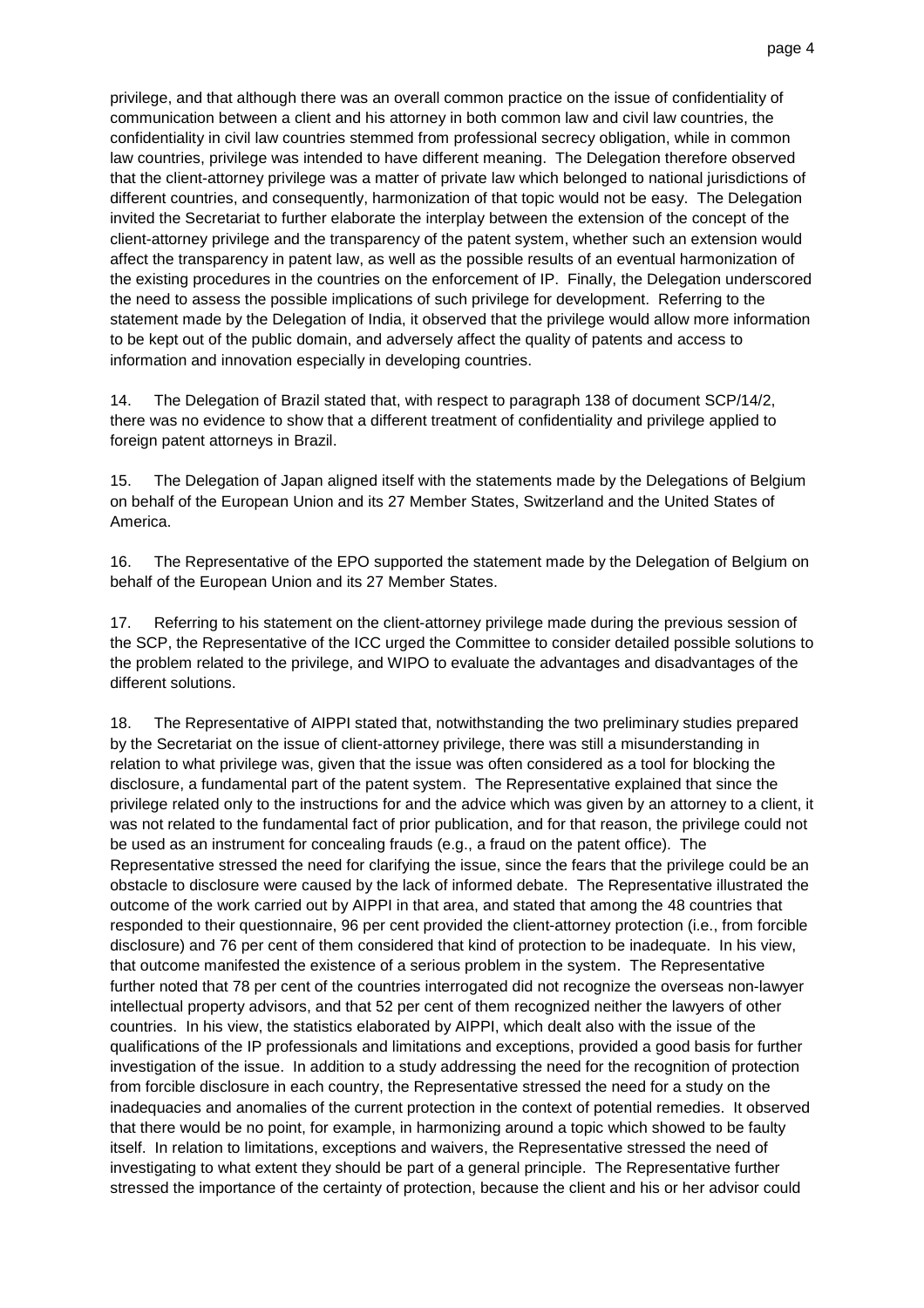not have confidence in the process of advising in an atmosphere without such certainty. Finally, in relation to further studies, the Representative recommended WIPO and Member States to use the work carried out by AIPPI.

19. The Representative of GRUR supported the position stated by the Representatives of AIPPI, FICPI, and ICC. The Representative expressed the belief that the legal status and privilege of lawyers and attorneys-at-law in respect of confidential information should be accorded or extended without discrimination also to patent attorneys and other intellectual property law advisors, and it should be fully recognized by all Contracting Parties through a possible international legally binding instrument without the requirement of reciprocity. The Representative stated that the protection of privilege generally available to lawyers or attorneys was in essence a human right issue. He pointed out that it was closely interrelated with the right of any party to court proceeding to have fair proceedings under the rule of law. The Representative observed that such approach was respected not only under European regional law, but also by the Universal Declaration of Human Rights administered by the United Nations. The Representative noted that, as regards the European law, it had been recently confirmed by the European Court of Justice in respect of competition proceedings, although it had limited the protection to legal advice given by the attorneys in private practice and excluded in-house counsel from the scope of the privilege. In relation to the principle of non-discrimination, which was also a fundamental value under the Declaration of Human Rights, the Representative noted that patent attorneys, having a similar qualification and training as those of lawyers and giving legal advice of the same nature in the specific field of IP law, were excluded from the protection of the privilege for confidential information without justification, which constituted, in his view, discriminatory treatment. Concerning the issue of disclosure and the international legal framework, the Representative stated that it was based on a misunderstanding of the concept of enabling disclosure as contained in the international, regional and national legal instruments. The Representative stated that according to Article 29.1 of the TRIPS Agreement, a patent applicant had the obligation to disclose the invention for which patent protection was sought in a manner sufficiently clear and complete for the invention to be carried out by a person skilled in the art, and according to Article 29.2 of the TRIPS Agreement, the competent authorities of a Member may require an applicant to provide information concerning the applicant's corresponding foreign applications and grants. The Representative noted that there was no obligation under international law, neither on the applicant nor the patentee nor the opponents in opposition, revocation or infringement proceedings, to lay open to the public or a competent authority or court, each and every element of the information in their possession or in possession of their attorneys or other legal advisors. Nevertheless, the Representative clarified that that did not allow the applicant or his attorney to willfully conceal knowledge about the state of the art available to them, which could be considered as a fraud against the patent office. The Representative further explained that the privilege could be considered an abuse when it was invoked to shield the patent attorneys from giving legal advice to a gang of organized crime, or from schemes to undermine or infringe patents, trademarks and other IP titles. The Representative observed that the above mentioned behavior of the attorney was not only a matter of criminal law or professional personal liability, but also an issue of professional honesty, sanctioned by the rules of professional moral and behavior. The Representative noted that disclosure or discovery was an element of the rules of procedure of the courts in common law countries such as the United Kingdom or the United States of America, in particular in enforcement proceedings, where confidentiality of information came into play, as clearly indicated in the national laws of those countries, as well as in Article 43 of the TRIPS Agreement in relation to the rules of evidence. Otherwise, in his view, there would exist a gross conflict between disclosure and the right to a fair and equitable procedure under the rule of law. The Representative stated that the national law approach to or for the privilege was also not tenable in view of the international character of patent protection as clearly demonstrated by the very existence of WIPO as a specialized agency in the field of intellectual property, and in particular, by the PCT system with its distribution of responsibilities between receiving offices and the international PCT authorities. The Representative further observed that the whole system could only properly function if it was complemented by a network of patent attorneys representing their clients before the various national, regional and international authorities which closely cooperated with each other. In his opinion, the constant flow of information between those attorneys and their clients around the world, including also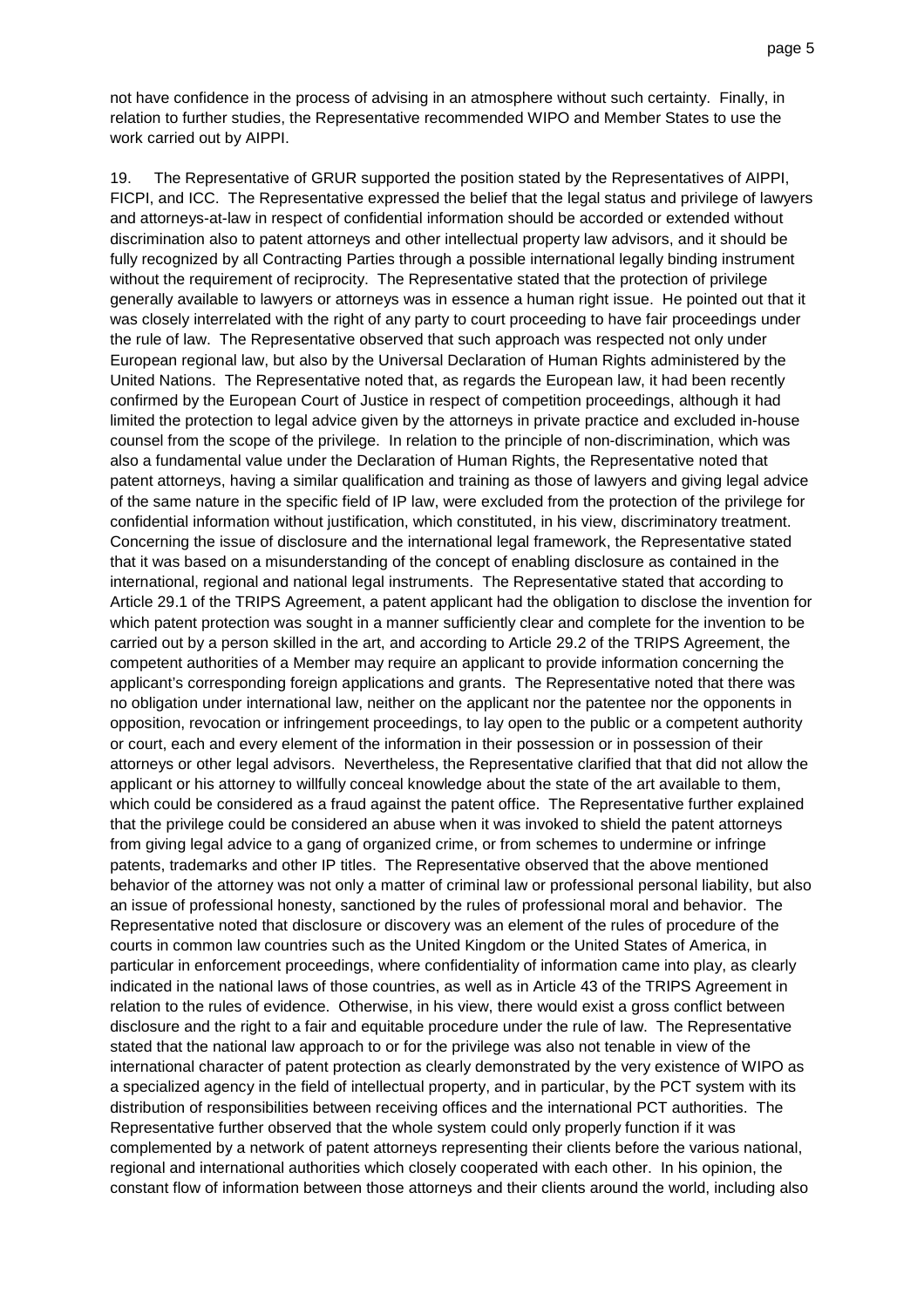clients and attorneys from developing countries, should be protected, to the extent that such flow of information qualified for confidentiality.

20. The Representative of FICPI referred to his general statement and, in particular, to the three Resolutions passed by his Federation.

21. The Representative of AIPLA stressed the importance of the client-attorney privilege issue, and supported the continuation of discussion in the SCP, as well as the preparation of further studies, including studies of possible solutions to the problems.

22. The Representative of TWN stated that the extension of privilege would create a layer of secrecy around patents and compromise transparency in the patent prosecution. The Representative observed that even if there was a reason underpinning the difference between the concept of disclosure and confidentiality, in practice, a particular privileged communication could not be considered as an evidence in front of a Court, which then came into conflict with disclosure. The Representative stated that the issue of professional privilege played out only where there was a judicial or quasi-judicial body asked for the discovery of documents by requesting the advisor or client to submit the relevant documents. The Representative considered that it would eventually affect the quality of patents, and stated that the extension would be a backward step in an effort to improve the quality of patents. The Representative further stated that even if it had substantial law implications, it was not a substantive patent law issue. In his view, the SCP had little to offer to build the confidence of an IP applicant towards a patent attorney, and therefore, the Representative deemed it more appropriate to keep the issue in national legislation. The Representative further observed that since there was no legal recognition of patent attorneys in many developing countries, it would be impossible to grant privilege to foreign attorneys. Therefore, in his view, the discussion at the SCP had no relevance to those developing countries. In addition, the Representative noted that, given that the client-attorney privilege fell in the domain of trade in services, and in view of the ongoing WTO negotiations on domestic regulations, the Representative considered that the SCP was not the right forum to discuss the issue. The Representative observed that there were different opinions among AIPPI members, given that the Philippines, the Czech Republic, Argentina and Poland did not share the dominant view within AIPPI and considered that the issue should be left to each country to implement under their own national law. The Representative considered that the preliminary study needed further improvement in four concrete areas. First, he stated that the study did not provide enough clarity in relation to the concept of the terms of patent advisor and patent attorney. Second, in his view, the study did not examine the adverse implications of the privilege on the quality of examination of the patent office or deduce the freedom to discover relevant documents. Third, he observed that while the study showed that the client-attorney privilege existed in many countries, it did not clarify the legal position with regard to the patent advisor privilege and did not provide the tabular representation on how many countries had extended the client-attorney privilege to patent advisors. Lastly, the Representative noted that the case law cited in the study, with the exception of the case of the United States of America, was not directly linked to the IP or patent law, and therefore, did not provide adequate information with regard to the issue.

23. The Representative of JPAA referred to his statement made during the previous session of the SCP, and supported the statement made by the Representative of AIPPI. He stated that the Committee needed to move forward in the investigation of the issue, in particular, in relation to exploring potential remedies offered by any effective means, led by either the Secretariat, a working group or external experts.

24. The Representative of CIPA and EPI supported the continuation of work on the client-attorney privilege in the SCP. The Representative drew the attention of the Committee to the word "client", which made it clear that the privilege was not an attorney privilege, but a client privilege. He echoed the words of the Representative of AIPLA in relation to the future work of the Committee.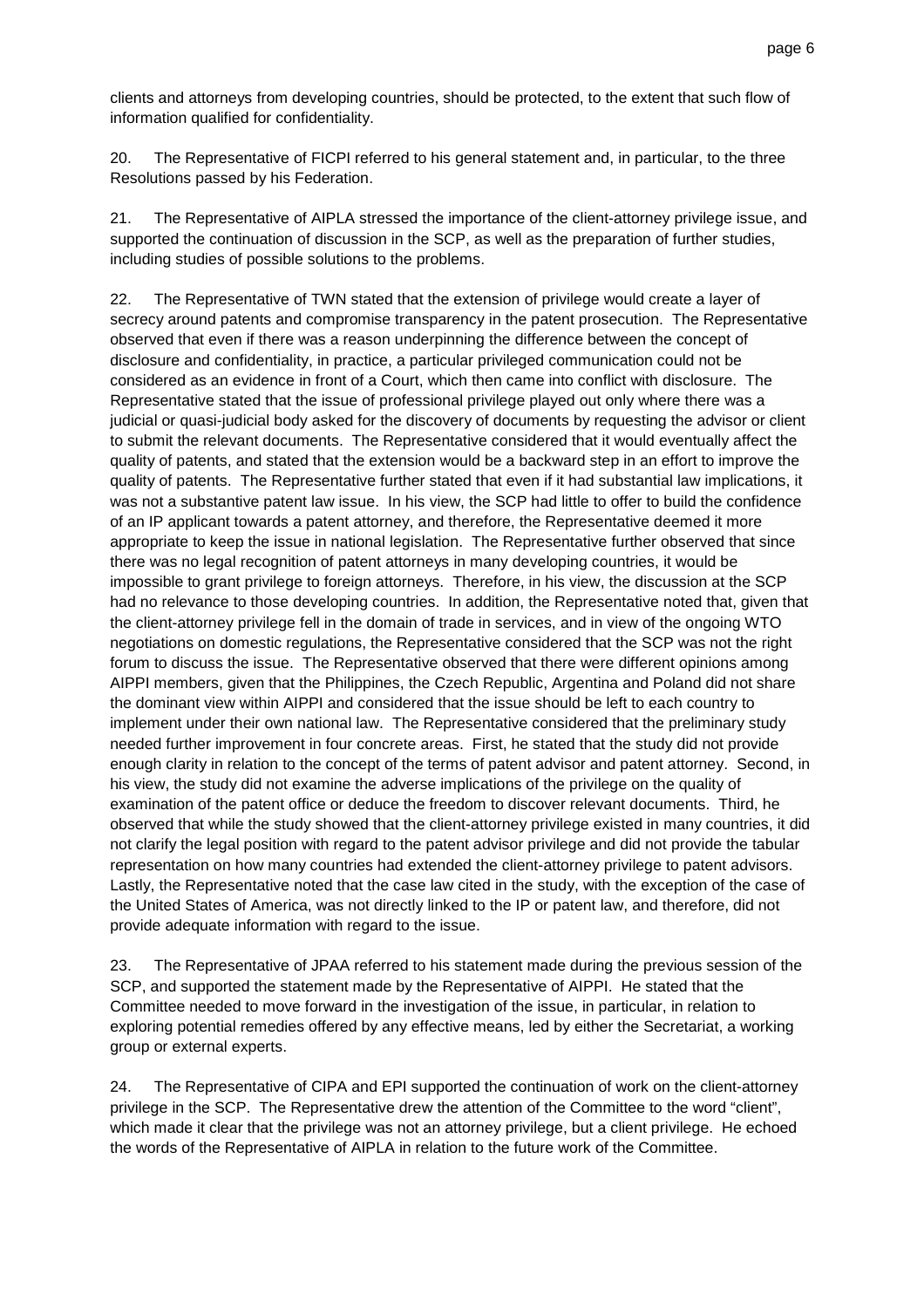# **II. 14th session of the SCP, January 25-29, 2010 [Excerpts from the Report (document SCP/14/10)]**

### 25. Discussions were based on documents SCP/13/4 and SCP/14/2.

26. The Delegation of Morocco noted that its country was modifying the current legislation in order to standardize the patent profession in its country, taking into account the professional privilege. It further noted that national and regional patent offices were bound by professional secrecy, and explained that the Moroccan Industrial and Intellectual Property Office was bound by provisions requiring secrecy. The relevant statute prohibited disseminating, using or publishing documents that the Office received through its services. The Delegation clarified that such a treatment gave reassurance to patent applicants while the Office was examining their applications.

27. The Delegation of Argentina was of the view that the client-patent advisor privilege was a matter of private law which belonged to national jurisdiction. As a result, the Delegation considered it appropriate to continue relying on Article 2(3) of the Paris Convention and Article 1.1 of the TRIPS Agreement.

28. The Delegation of Australia stated that the topic of the client-patent advisor privilege had recently received considerable attention in its country, and legislative changes in that area were currently considered. The Delegation, however, believed that international development was necessary to adequately address the issue. For that reason, it supported further discussion about the client-attorney privilege and professional secrecy in the Committee with the view to identifying common objectives and potential solutions.

29. The Delegation of India stated that the client-attorney privilege was regulated neither under the Paris Convention nor in the TRIPS Agreement. Therefore, it considered that each country should be allowed to set its level of privilege and extent of disclosure that suited its social or economic circumstances and its particular level of development. The Delegation was of the opinion that harmonizing the client-attorney privilege implied harmonizing the exceptions to the disclosure. It observed that, since the disclosure was a substantive element of the patent system, harmonization of the client-attorney privilege could have substantive implications and involve elements regarding substantive harmonization. It concluded that such harmonization would also keep more information out of the public domain, adversely affecting the quality of patents and access to information and innovation, especially for developing countries.

30. The Delegation of Spain, speaking on behalf of the European Union and its 27 Member States, stated that, in the framework of industrial property, freedom of communication between professional representatives and their clients was needed to apply for patent rights, prosecute patent applications to grant and when an opinion was requested regarding infringement or annulment of rights. In its view, the freedom of communication required necessarily that confidentiality of the communications was granted to them both with respect to third parties and particularly in the event of judicial proceedings. As a conclusion, the Delegation endorsed the recommendation for the next steps consisting of a detailed study on the treatment of the confidential information revealed to the professional representatives as granted by the different States. It noted that the questions that could be addressed were how confidentiality of communications between professional representatives and their clients in one country was recognized in other jurisdictions and what were possible options for a better recognition of the confidentiality of communications between the representatives and their clients beyond national borders. In addition, the Delegation was of the view that the detailed study to be prepared by the Secretariat should also be focused on the feasibility of international regulations in that field. The Delegation considered that such prerogative was crucial to enable an appropriate communication, without reservation, between the client and his representative, enabling for the best defense of the client's interests.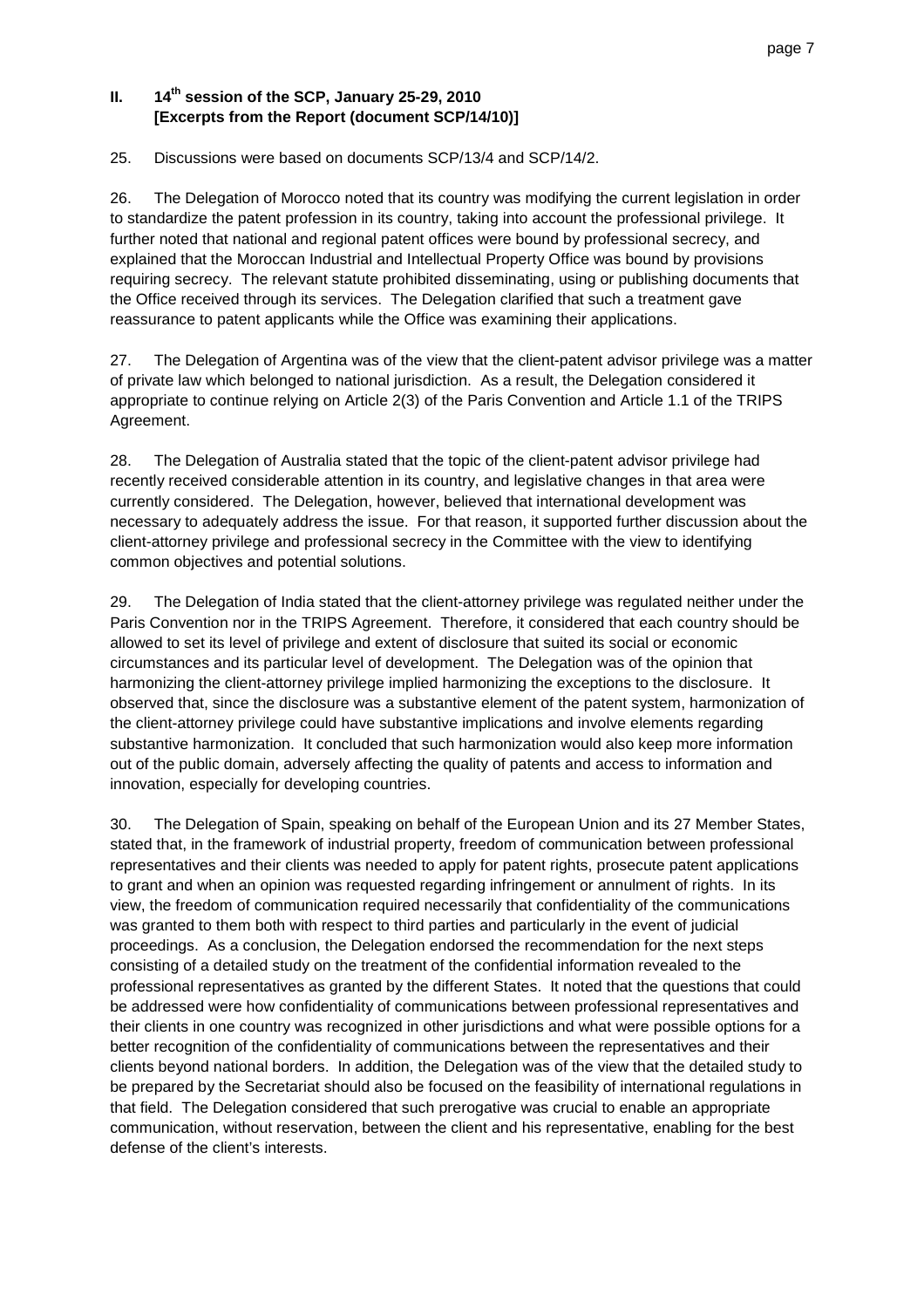31. The Delegation of France stressed the importance of the subject of the client-attorney privilege, and recalling the interest of users, renewed its commitment to continue working on that subject. The Delegation associated itself with the statement made by the Delegation of Spain on behalf of the European Union and its 27 Member States. In order to move forward, the Delegation requested the Secretariat to further study the treatment of confidential information across borders. In view of the importance of the issue for companies, the Delegation suggested that the Secretariat work on the possibility of setting up international rules in the patent-advisor privilege area.

32. The Delegation of Nigeria stressed the importance of clarifying the practices relating to the client-attorney privilege in different countries and their implications. Noting the differences between common law countries and civil law countries, the Delegation wondered whether the countries that had introduced such privilege with respect to legal professionals had based themselves on their own legal system or judicial system. Due to the territorial nature of patents, the Delegation was of the view that the privilege issue regarding patents was a matter to be addressed at the national level. He was of the opinion that possible actions at the international level were to bring ideas and institute a dialogue so that national activities could be strengthened. In that light, the Delegation supported the idea that the Secretariat engage in further studies that would provide more analysis on the issue.

33. The Delegation of the United Kingdom associated itself with the statement made by the Delegation of Spain on behalf of the European Union and its 27 Member States, and reiterated the importance of the issue for the users of the patent system. The Delegation informed the Committee that, in relation to paragraph 91 of document SCP/14/2, as of January 1, 2010, responsibility for the register of patent attorneys in the United Kingdom had been transferred from the Intellectual Property Office (IPO) to a separate regulating body, known as IPReg.

34. The Delegation of the Islamic Republic of Iran noted that, although there was an overall common practice on the issue of confidentiality of communication between a client and an attorney in both common law and civil law countries, the concept in civil law countries stemmed from professional secrecy obligation and there was no privilege in the common law sense in a number of countries. Therefore, the Delegation felt that the use of the term "privilege" in the preliminary study was problematic, and wondered why a word which was used for the exceptional situation in common law was selected for describing the concept in all countries. The Delegation suggested that the Secretariat elaborate further on the interplay between the extension of the concept and the transparency of the patent system, in particular, whether it would affect the transparency in patent law, and what would be the possible result of harmonizing the existing procedures on the enforcement of IP as well as the legal procedures of Member States. In addition, the Delegation requested the Secretariat to add existing case law regarding the acceptance and denial of that concept in different Member States, which would provide an invaluable means for understanding the real and ongoing status of such concept.

35. The Delegation of Pakistan considered that privilege in respect of communications between a lawyer and a client was not based on the legal nature of a lawyer's work as such, but on the relationship between the lawyer and the code. It explained that the privilege was extended to lawyers in some jurisdictions because they had a strict duty to the code enforced by strong professional codes of conduct. Abusing such privilege had serious consequences for the lawyers, and therefore, in its view, extending such a privilege to other actors, such as patent attorneys and patent agents, who were not lawyers and did not have such duty to the code was more likely to be abused. The Delegation noted that, in many countries, lawyers could no longer be at the bar once when they joined a firm as in-house legal advisers, hence they lost the privilege. The Delegation further stated that the preliminary study did not sufficiently analyze what could be the possible adverse implications of having uniform legal standards on client-attorney privilege. It considered that there were already problems with the current level of privilege despite strong professional codes of conduct in industrialized countries. As the client-attorney privilege was an exception to the general duty to disclose, the Delegation observed that broadening the scope of privilege might conceal information crucial to the discovery of truth, which could have adverse implications with regard to ensuring patent quality in the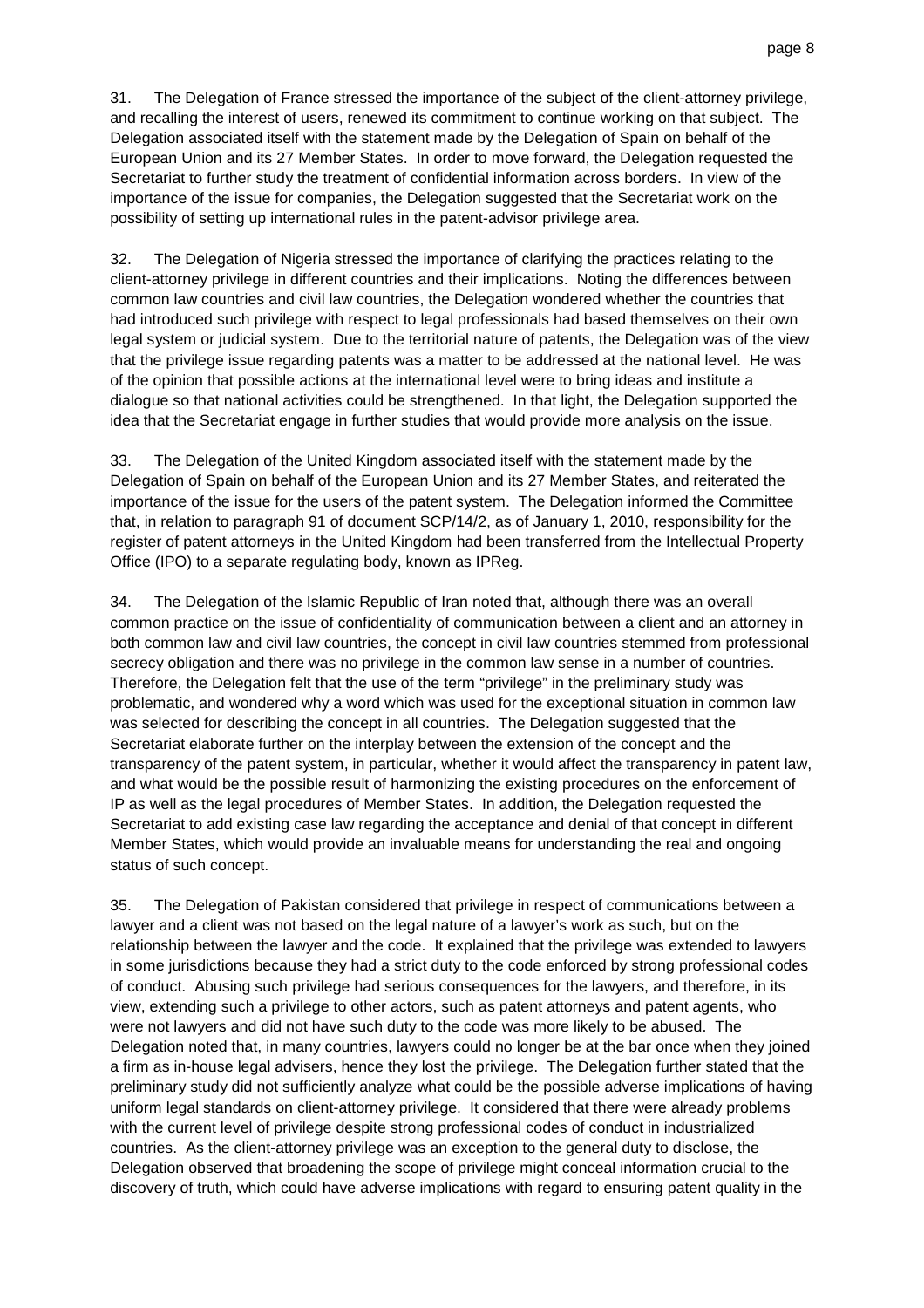examination process, particularly for developing countries where patent offices were burdened with a gigantic backlog of patent applications. The Delegation reiterated that the client-attorney privilege should be treated as an exception to the law of disclosure, and hence harmonizing the standards on client-attorney privilege would have substantive implications as it harmonized the law of exceptions to disclosure. The Delegation, therefore, was of the opinion that countries should be left free to set their own level of privilege and the issue, which was a private law matter, should be left to be dealt with under the national legislation in accordance with Article 2(3) of the Paris Convention. Moreover, the Delegation expressed the wish to focus on the balance between public and private rights, as well as on the implication of the client-attorney privilege on public interest, including its impact on patent quality, competition and other aspects of development.

36. The Delegation of Switzerland informed the Committee that the Swiss law provided for strong protection of confidential information because of the high value attributed to the constitutional right of privacy. Nevertheless, the professional secrecy guaranteed in the Swiss Criminal Code referred to clergymen, attorneys, defense counsels, notaries, and medical professionals only. Owing to the fact that there was no recognition of a separate patent attorney profession in Switzerland at the moment, patent attorneys were not bound by such obligation yet. The Delegation, however, noted that the situation would change in a few months. In March 2009, the Swiss Parliament adopted the Swiss Patent Attorney Act, which would come into force in January 2011. Under the new Act, only persons with proven expertise would be allowed to carry the professional title of patent attorney in Switzerland. It would enable inventors and patent holders to choose a professional and competent advisor in patent-related matters. The Delegation further noted that the new Act also aimed at meeting the non-disclosure concerns of the person being advised by imposing an obligation of secrecy on the patent attorney. The person advised must be able to rely on the non-disclosure of his or her confidential information in all patent related matters in order to communicate freely with his/her patent attorney. According to the Delegation, the newly imposed secrecy obligation for patent attorneys would be guaranteed in two ways: first, the secrecy obligation for patent attorneys in Switzerland would be imposed in the new Swiss Patent Attorney Act and violations would be prosecuted by criminal law. In addition, the professional secrecy guaranteed in the Swiss Criminal Code would be extended explicitly to patent attorneys. The secrecy obligation would apply to any information that a patent attorney had become aware of while exercising his or her professional duties. The obligation would continue even after the patent attorney and his or her client had terminated their contractual relationship. Second, as a procedural counterpart, patent attorneys would enjoy the right to refuse to provide evidence that was subject to professional secrecy in both criminal and civil cases. As for exceptions, the Delegation explained that clients would be able to waive the privilege and the waiver would bind patent attorneys. The Delegation considered that, although such regulations could not guarantee an equal privilege being conferred to Swiss patent attorneys in foreign jurisdictions, it would still improve the situation for patent attorneys in Switzerland by adapting the professional secrecy obligation, as was already the case in most European countries. The Delegation stated that the above complementary information to document SCP/14/2 regarding the forthcoming changes in its national legislation could explain the importance of the topic to the Delegation. Concerning future work, the Delegation supported continuing the work in potential areas mentioned in document SCP/14/2 for further consideration by the SCP. In its view, additional information on the question of how confidentiality of communication between a patent advisor and his client in one country was recognized in different jurisdictions would be of strong interest for all SCP Member States. The Delegation therefore suggested that the Secretariat prepare a questionnaire for Member States in order to collect information on that important subject for the following session of the Committee.

37. The Delegation of Japan was of the view that the issue should be examined from a technical and legal standpoint. Noting that the treatment of client-patent advisor privilege varied considerably from country to country, the Delegation considered it useful to conduct further studies and clarify those issues that needed further in-depth examination. The Delegation noted that comments with regard to the description of its domestic legislation in document SCP/14/2 would be submitted to the Secretariat in writing.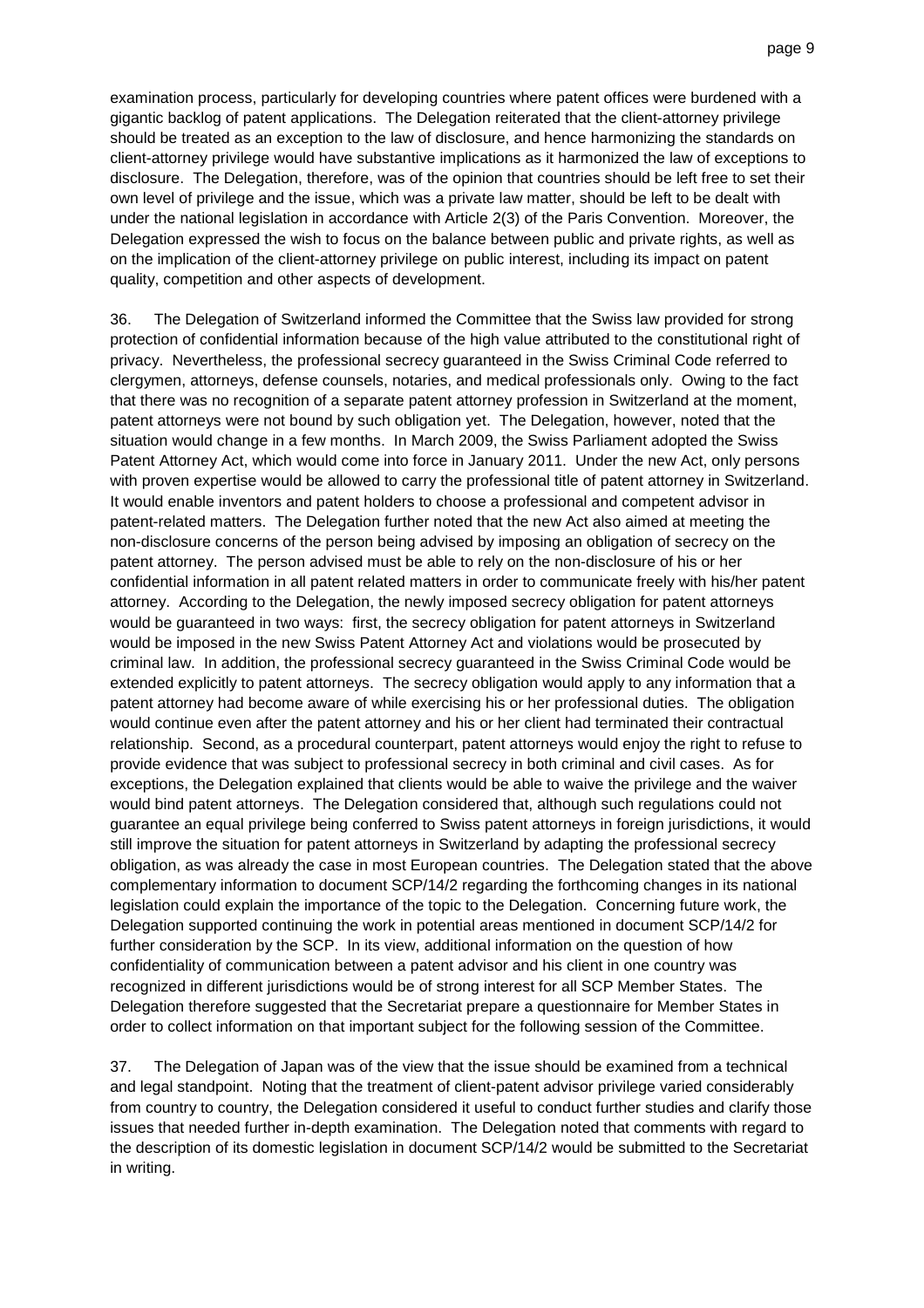38. The Delegation of China stated that, while it fully understood that many international non-governmental organizations in the patent area had a special interest in the client-attorney privilege, because it was important in ensuring the quality of the law and in safeguarding public interest, the privilege was not unique to the patent area. The Delegation considered that the problems might not be solved by amending patent laws, as they actually touched upon the essential litigation system and even the legal culture of different countries. Since there was no disclosure system or corresponding privilege system under the legal system in some countries, the Delegation was of the opinion that it was not the right time to formulate internationally uniform standards, and that the discussion of the issue should take full account of the intrinsic differences between legal cultures or systems. The Delegation observed that extensive surveys and studies, without rushing to draw any conclusion, would be beneficial for the Committee.

39. The Delegation of Guatemala expressed its reservation as far as the convenience of discussing the issue at the international level was concerned. Nevertheless, the Delegation believed that a constructive way to move forward would be to find out more about national legislations and practices. To that end, delegations would have to submit more information to the Committee and complement the work of the Secretariat. The Delegation informed the Committee that the professional secrecy in Guatemala was protected both legally and ethically. From the ethical perspective, the Delegation explained that the professionals in Guatemala had to meet a certain level of moral duties. For example, the Bar Association was submitted to rules requiring loyalty. A lawyer must remain faithful to the justice of his client, which included the rigorous observance of professional secrecy. The Delegation further explained that Article 5 of such rules stated that maintaining professional secrecy was a duty and a right of lawyers, which extended beyond the time when the lawyer had stopped providing services before the judges. Furthermore, Guatemala criminalized the violation of professional secrecy. According to Article 23, anyone who revealed a secret that they had learned as a result of their professional function, and that revelation consequently caused damage, would be sanctioned under the criminal law. The Delegation expressed it preference for a general provision relating to certain professional function which could be extended to patent advisors. At the same time, the Delegation expressed its willingness to know more about the practices and experiences of other countries.

40. The Delegation of the Bolivarian Republic of Venezuela stated that the professional secrecy obligation had a serious ethical component in its country in a more general sense. It noted that the privacy between a lawyer and his client was recognized in the law and the lawyer's code of ethics. The Delegation considered that that obligation did not exist for economic reasons, but for protecting the interests of the client. The Delegation further noted that similar professional secrecy applied to journalists who had to protect the source of their information, as well as religious leaders, such as catholic priests. The Delegation stated that professional secrecy was further extended to certain professional positions related to the ethical and personal behavior of people and not the economic subject, as in the case of patents. Therefore, the Delegation supported the view that the issue should remain a subject to be dealt with under national laws.

41. The Delegation of Germany associated itself with the statement made by the Delegation of Spain on behalf of the European Union and its 27 Member States. The Delegation supported those delegations who had requested further study on the issue, especially with respect to the recognition of professional secrecy and privilege in foreign jurisdictions.

42. The Representative of the EPO associated herself with the statement made by the Delegation of Spain on behalf of the European Union and its 27 Member States. The Representative noted that, as mentioned on page 19 of document SCP/14/2, the EPC 2000 contained a mechanism in Rule 153 aiming to safeguard the obligation of confidentiality and the privilege from disclosure of communications between professional representatives and their clients.

43. The Delegation of Argentina reiterated that the client-patent advisor privilege or professional secrecy was a private law matter which was to be left to national legislation. Therefore, the Delegation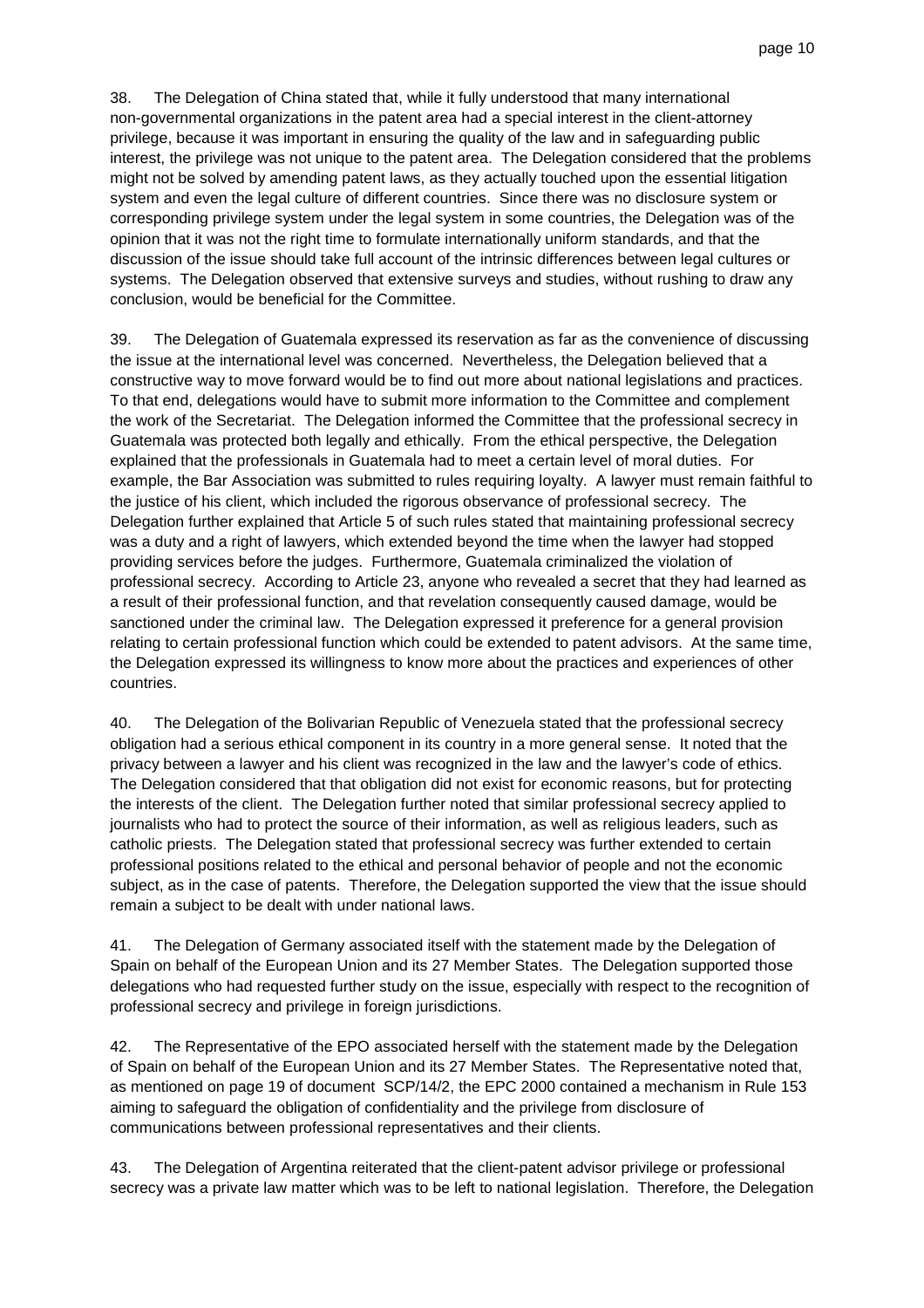did not understand the inclusion of the issue in the discussion in the SCP, particularly given the competencies of WIPO. The Delegation stated that it would not therefore support any future work on the subject.

44. The Representative of AIPPI stated that, in relation to the argument that the issue of client-attorney privilege should not be debated in the SCP because it was a private law matter, national laws were inadequate to solve international problems. AIPPI was very interested in solving the international problems with minimal intervention in national laws, and it considered that national laws needed to be protected and individual countries should look after their own interest. The Representative noted, however, that national laws did not contribute to solving the international problem of the loss of their own nationals' advice privilege in another territory. The Representative stated that AIPPI was starting the process of studying those and related matters in parallel with the SCP, and would share its findings and recommendations at the following session of the SCP.

45. The Representative of FICPI was of the opinion that the client-attorney privilege was a very important aspect in the cooperation between a counsel and a client. In his view, the client should be free to discuss IP related matters with his IP advisor without running the risk that such communication would later become public against the client's will. The Representative considered that that should be true for both legal counsels and other IP advisors. FICPI was of the opinion that a secrecy obligation for IP advisors was insufficient, since that did not protect the client against disclosure in litigation. Furthermore, he observed that parties in litigation should have the same rights irrespective of the country they resided in, the country in which they litigated and the IP advisors they had consulted, which was not necessarily the case at present. According to a recent survey conducted by FICPI, only a limited number of countries accepted a client-attorney privilege between the client and a non-lawyer IP advisor. The Representative considered that, since privilege for clients of IP advisors would enable clients to seek advice on, for example, technical aspects of circumventing or invalidating IP rights without running the risk of the advice becoming public, it was not only relevant for IP right holders, but also for third parties. As patents were generally not easy to understand, clients should be able to freely seek advice about, for example, the scope of protection provided by those patents in their country or other countries and the possibility of protecting their own inventions. The Representative observed that understanding the scope of patents would promote technical progress and transfer of technology, and IP advisors, especially patent and trademark attorneys, were trained to give such technical and legal advice. In addition, the Representative stated that client-attorney privilege for IP advisors might further reduce costs for clients in seeking technical advice, because a lawyer would no longer needed to be involved. In his view, that was important especially for developing countries and small- and medium-sized enterprises. In summary, FICPI was of the opinion that the client-attorney privilege for communications between clients and their IP advisors was essential in international practice involving IP rights. He considered that it would facilitate the understanding of inventions disclosed in patents and of transfer of technology, and increase cost effectiveness of IP advice essential to a proper working of the IP system, both for right holders and for third parties.

46. The Representative of APAA stated that it had adopted Resolutions in 2008 and in 2009, expressing an international consensus on setting minimum international standards for a client privilege against the forcible disclosure of confidential communications between clients and intellectual property professionals. He explained that the Resolutions were adopted in consideration of the fact that, due to the international character of intellectual property, a client needed to have a full and frank communication not only with domestic IP professionals, but also with IP professionals in other countries. However, confidential communications between clients and IP professionals which were protected in their own country were sometimes forced to be disclosed in another country during litigation. In his view, an increasing number of international litigations had exposed the clients to a higher risk of forcible disclosure, thereby undermining the clients' ability to obtain professional legal advice on intellectual property related matters. The Representative further stated that, for example, in one discovery motion before a United States judicial court, the US judge had reviewed the communication between the plaintiff and the foreign patent professionals in relation to the filing and prosecution of a patent in 47 patent offices around the world. The US judge found that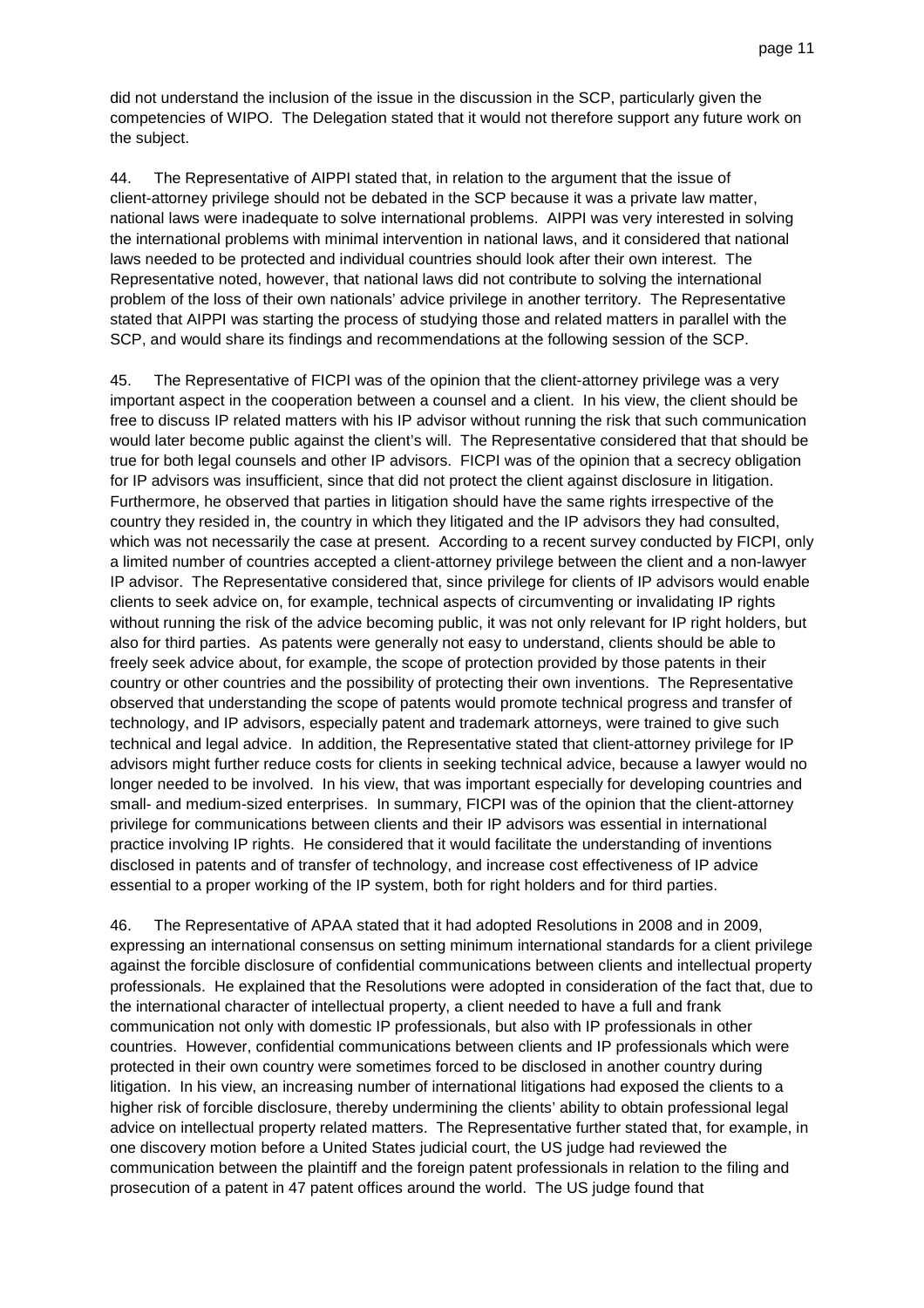communications relating to some of the jurisdictions were privileged, but the others were not. The document would have been protected against such a forcible disclosure if the IP professionals involved in the communications were United States lawyers. The Representative was of the view that, as noted in paragraph 256 of document SCP/14/2, the client-attorney privilege in common law countries and the professional secrecy obligation in civil law countries aimed at a very similar practical result, i.e., non-disclosure of confidential information exchanged between a client and an attorney. Nevertheless in reality, the Representative observed that the privilege in one country was not properly respected by courts in other countries. The Representative believed that the SCP was the right forum to address such a rapidly growing and complicated international concern involving intellectual property, in particular, patents. The Representative noted that the two WIPO documents, namely SCP/13/4 and SCP/14/2, were excellent summaries of the current status in the area and of the related international concerns. In view of the increasing international concerns, he suggested that the issue be studied within a WIPO working group dedicated to client-attorney privilege issues concerning confidential communications between clients and IP professionals. The Representative further stated that the working group should assess current and future problems under the various legal systems, and study the feasibility of setting minimum international standards for the mutual recognition of the client privilege in an accelerated manner.

47. The Representative of CEIPI recognized the importance of the problem of secrecy of communications among clients and patent advisors. He noted that the problem, due to the international nature of the issue, was part of the competences of WIPO. The Representative considered that the discussion taking place in the Committee well demonstrated the need to delve into certain aspects of the problem. For example, it would be useful that the Secretariat clarified the scope of Article 2(3) of the Paris Convention and the TRIPS Agreement, which referred to that provision. In his view, that provision did not prevent the Paris Union to agree on issues which were reserved for national law, and created neither obligation nor obstacles in that respect. The Representative further noted that the disclosure of communications between the client and his advisor and the disclosure of an invention in a patent application were two different issues, and all they had in common was the word "disclosure". In conclusion, the Representative supported the follow-up of the studies by the Secretariat.

48. The Representative of ICC noted that, in most countries, communications between clients and their legal advisors were withheld from the other party when the clients were in litigation locally. In his view, this was good for trade because it encouraged clients to seek full legal advice, which, in general, meant that they were more likely to act lawfully and to avoid litigation. On the international scale, however, the Representative was of the view that such situation did not exist, specifically in the area of intellectual property. He explained that, at present, judges in common law countries were required to apply complex and expensive rules on whether communications with foreign advisers were privileged. Repeatedly, they had ordered disclosure of communications with foreign advisers which would not have been disclosed in the local courts of those advisers, for example, of advisers in Australia, France, Japan, the Netherlands, Pakistan, South Africa and the United Kingdom. The Representative observed that, even between two common law countries, there was remarkably little mutual respect. He said that the above problem had occurred in intellectual property litigation, because, for instance, patent owners might have taken advice on patentability in many countries, and trade mark owners and those launching new products and brands might have taken advice on infringement risks in many countries. The Representative therefore believed that an international framework for mutual respect of communications with legal advisers on intellectual property matters was needed. He believed that achievement of such mutual respect was supportive of businesses engaging in international trade, regardless of the state of development of their home country, and was also consistent with the mission of WIPO. The Representative suggested a workable framework as described in paragraphs 22 and 23 of its position paper dated October 9, 2008. Moreover, after careful consideration, as articulated in its position paper dated August 27, 2009, the ICC had concluded that its proposed framework would work notwithstanding potential difficulties raised by the delegations at the SCP in March 2009. In addition, the ICC believed that its proposal did not need further research or study of existing national laws on privilege or professional secrecy. The Representative urged the Committee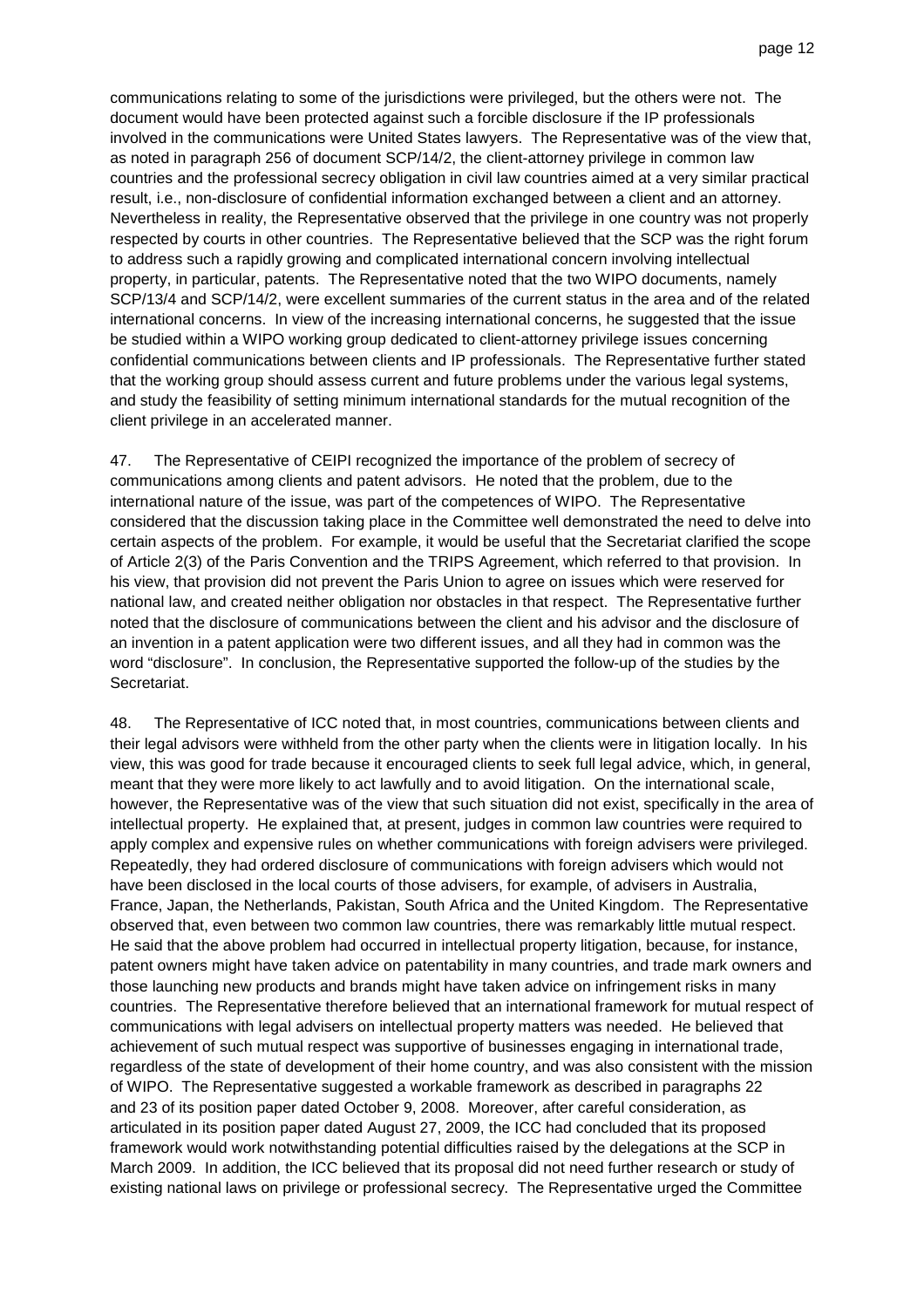to start considering possible solutions to the privilege problem, along the lines of its proposal. He also urged WIPO to evaluate the advantages and disadvantages of possible solutions, and to do only such further research or study as was necessary for such evaluation.

49. The Representative of IPIC stated that the issue of client privilege for IP advisors was an issue of great interest and importance to IPIC. The Representative considered that mutual recognition would be of great benefit to users of the IP system in Canada, particularly as its courts had failed to recognize privilege for non-lawyer agents, be they Canadian or foreign agents. Since there had also been a Canadian court decision which did not recognize the common law privilege of lawyers when acting as patent agents, she was of the view that mutual recognition might lead the Canadian Government to take steps to provide for privilege for agents regardless of their legal qualification so that their Canadian clients would benefit from mutual recognition when obtaining and enforcing rights outside of Canada. The Representative urged WIPO to begin devising suitable solutions for the problem, such as those that had been proposed by the ICC, and conduct the required research and study for their evaluation.

50. The Representative of JPAA noted that his organization had submitted its position paper recognizing the necessity of establishing solutions to the issue of client-patent attorney privilege at the international level. In his view, due to the lack of international or mutual recognition of privilege for a client, be it an IP owner or a third party, in each and every country, the client still faced a risk of losing confidentiality in communications with IP advisors. The Representative observed that that would be significantly detrimental to the interests of clients, the quality of IP rights and any associated cost. Acknowledging the fruitful work that had been conducted in the SCP, the Representative considered it necessary to move to the next stage for further elaboration of possible remedies and solutions from a practical standpoint. For that purpose, he encouraged the SCP to continue studying and discussing the issue as suggested in Section 5 of document SCP/14/2, especially in paragraph 263. In parallel, the Representative strongly encouraged the establishment of a working group for investigating and analyzing the experiences of various countries, thereby seeking the best solution that would be beneficial to the stakeholders of all Member States. The Representative expressed his organization's willingness to assist the SCP and the Secretariat in any possible way, based on its experience as a body of legal professionals.

51. The Representative of GRUR stated that GRUR was always ready to defend and improve the international recognition of the legal status of the patent attorneys' profession. He further informed the Committee that, in Germany, the status of patent attorneys were in many respects identical with that of lawyers, with a few exceptions as contained in document SCP/14/2. German patent attorneys could represent their clients directly before the German Patent and Trademark Office, the German Patents Court and, in nullity proceedings, even before the Federal Supreme Court. In proceedings before the ordinary courts, for example in infringement litigation, they might appear before courts of ordinary jurisdiction together with an attorney-at-law only, but they had an important role in the preparation and control of such litigation, not to speak about the preparation and prosecution of patent applications. Referring to paragraph 148 of document SCP/14/2, the Representative questioned the clarity of the text. In particular, the Representative clarified that the professional training period of approximately three years comprised also eight months of training at the German Patent and Trademark Office and the German Federal Patents Court. The Representative stressed the high quality standards of the final qualifying examination that the candidates had to pass. The Representative observed that the confidentiality from professional communications and the professional advice given by attorneys protected under Article 6 of the European Human Rights Convention were an essential element of fair proceedings, due process of law and the right of the defense. The Representative expressed the view that that protection should also be applicable to patent attorneys having qualifications similar to those of lawyers and other professional advisors. The Representative considered that the view referred to in paragraph 244 of the document was irreconcilable with that approach. From that point of view, the Representative stated that there was a justified interest for the profession to enjoy in the United States of America, or in other common law countries, the same privilege for their confidential communication as was accorded to lawyers of the general legal profession. While noting that no acute problems had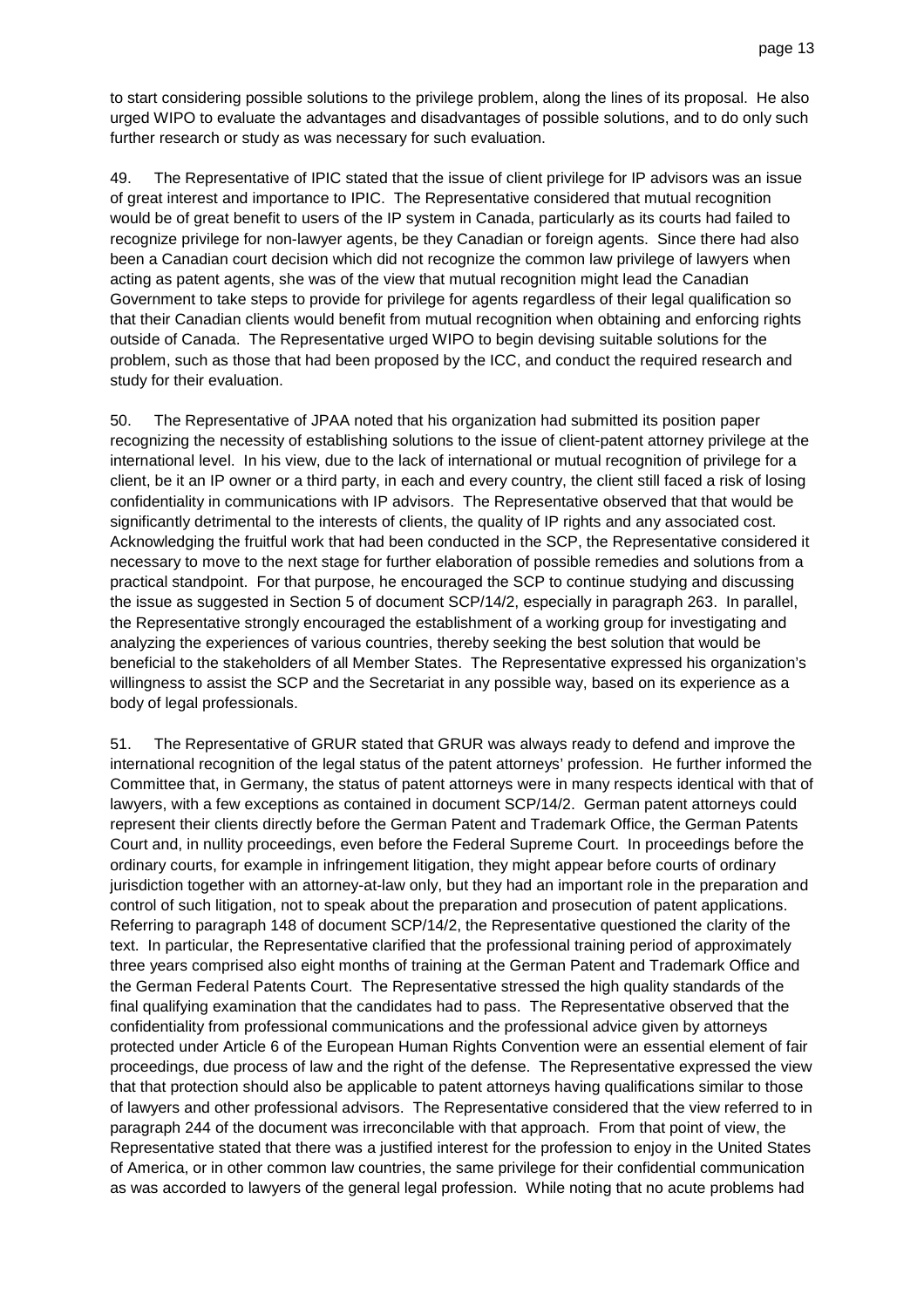been reported affecting German patent attorneys by that time, the Representative raised the question of how judges in common law countries would decide in the future. The more transnational litigation was expected in globalized markets, the more acute the question would become for patent attorneys and agents in foreign countries who had close commercial relations with the United States of America or other common law countries that applied the legal privilege approach in pre-trial discovery proceedings. Therefore, the Representative supported the efforts by AIPPI and the ICC to resolve problems caused by the legal uncertainties which were created by the case law of, for instance, the US courts. The Representative suggested that the work forward should be guided by making a distinction between the professional secrecy obligation and the evidentiary privilege for legal advisors. Referring to a matter of international comity, where the court looked at the national law of the home country of the foreign patent attorney concerned, the Representative stated that the result was sometimes a matter of good luck. In that regard, the Representative referred to paragraph 233 of document SCP/14/2 which made a reference to Article 43 of the TRIPS Agreement, and agreed with the statement of the Secretariat that that reference might be relevant to the issue of the client-attorney privilege. While observing that the language of the provision was very vague, and therefore, the Members of WTO might have a wide discretion to set the conditions of such protection, the Representative noted that further analysis of the potential of the provision would be worthwhile and interesting. Against that background, the Representative believed that the legal certainty for patent owners and their patent attorneys could only be achieved through some sort of a legally binding international instrument obliging the Contracting Parties to protect the confidentiality of written or oral communications between patent or trademark attorneys and their clients made in the context of, or dealing with, actual or future proceedings in the field of intellectual property rights before national or regional courts and authorities, in particular in trans-border actions. In conclusion, the Representative urged the Committee to maintain the issue on the agenda.

52. The Delegation of Indonesia reiterated that the issue of the client-attorney privilege needed sufficient analysis particularly on the possible adverse implications of having uniform legal standards internationally. While noting that under the legal system of Indonesia, the term "privilege" was not recognized, the Delegation stated that that was one of the predicted adverse impacts in further going with the subject matter. The Delegation noticed from the study that there were no uniform laws on the application of privilege to communications between IP advisors and their clients even within the same legal system. The Delegation was pleased that the study acknowledged that absolute privilege for client-attorney communications might be detrimental to the public interest of ensuring that all relevant information was made available to the responsible authorities for investigating truth for the sake of justice. The Delegation stated that more information and clarification on the subject matter was needed, in particular concerning the adverse implications of having such uniform legal standards.

53. The Representative of EPI and CIPA stated that both organizations were strongly supportive of a worldwide unified client-IP advisor privilege, which should include advice given by patent attorneys qualified to act before regional offices, such as European patent attorneys entitled to represent before the European Patent Office, and suitably qualified in-house patent advisors. The Representative urged the Committee to continue working on the subject matter and to allow the Secretariat to progress matters as was suggested in the last chapter of document SCP/14/2.

54. The Representative of AIPPI clarified two points which came up in the discussion. In relation to the first point, the Representative stated that "privilege" meant to be protection against forcible disclosure. Referring to concerns raised by some delegations that the protection might be used to disguise information and thus be detrimental to public information, the Representative noted that one should be aware of the fact that privilege, in the sense of protection against forcible disclosure, had been globally accepted for lawyers a long time ago. The Representative observed that there had been no dispute over the problem of disguising information which might arise in the context of privilege for lawyers. He noted that there was a sufficient regulatory framework around that protection, which guaranteed that the privilege was balanced with all the public interest that was raised in that context. In relation to IP advisors, the Representative stated that legal advice was no longer a pure domain for lawyers. The complexity of technical and legal advice in connection with IP and, in particular, with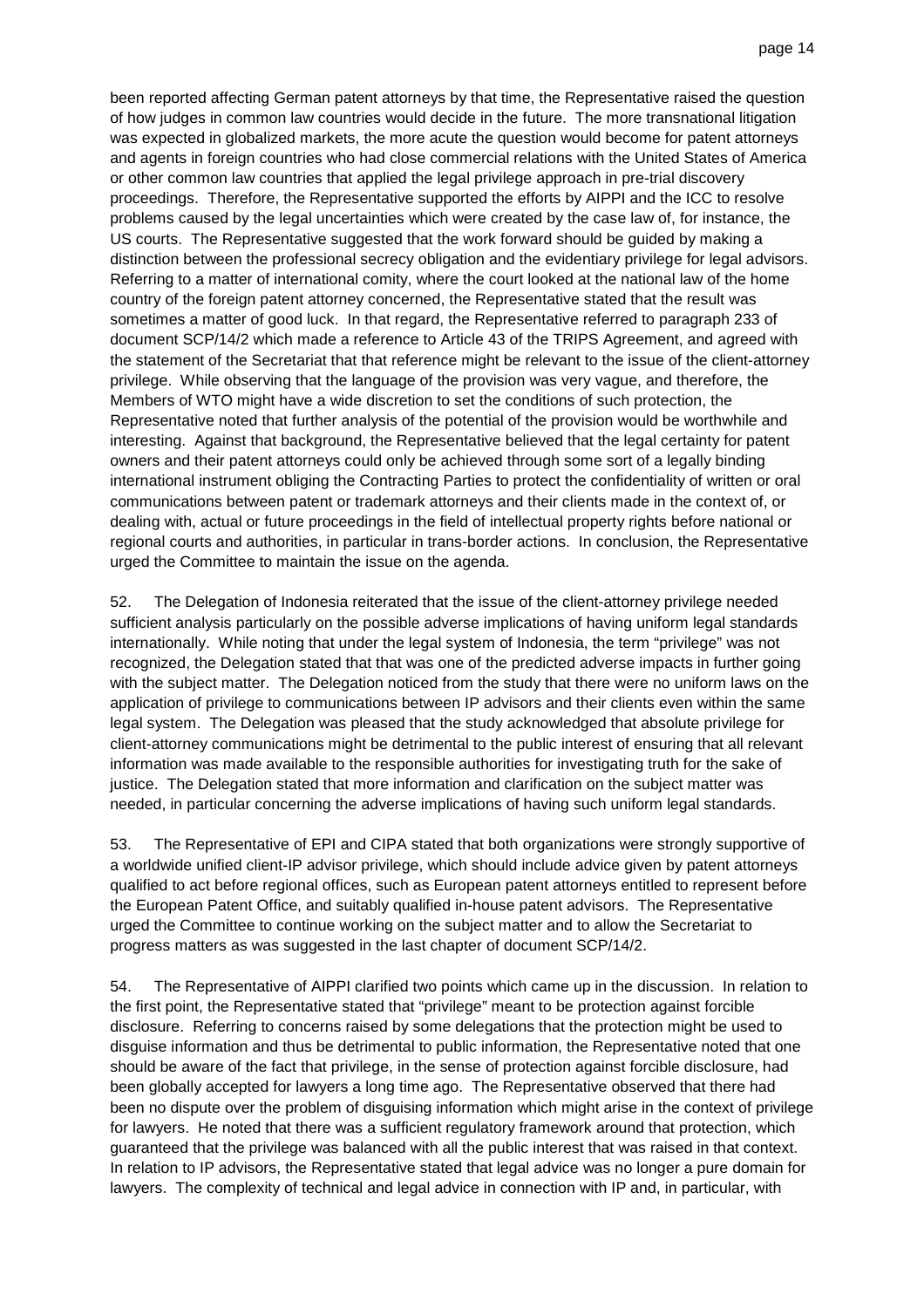patents, made it necessary to spread the work from lawyers to other IP advisors, and it had been globally accepted that IP advisors also gave legal advice in the context of their work. The legal advice was necessarily intertwined with technical advice. In this situation, the question arose whether the application of protection against forcible disclosure to non-lawyer patent advisors was an expansion of the privilege. The Representative was of the view that the answer to that question was negative for countries which already had protection for lawyers, because the patent attorneys were offering in effect the same legal advice which formerly came from lawyers only. The Representative stated that in modern economies, the profession of patent attorneys had been developed to provide the best legal and technical advice to clients, which had been formerly given by lawyers in cooperation with technical experts. The Representative stated that thus one could not speak of an expansion of privilege, since it was simply the application of the same matter done by other people. The Representative believed that the studies being discussed were not aiming at creating new, but accepting the same matter which had been accepted for lawyers and was undisputed for other advisors who were allowed to give legal advice. The second point was in relation to the Paris Convention and to the TRIPS Agreement, in particular on the issue whether those Agreements would support the view that the issue of privilege and protection belonged to national law only. In that regard, while noting that the TRIPS Agreement as well as the Paris Convention did not affect national laws relating to judicial and administrative procedures and jurisdiction, the Representative, however, observed that the issue at stake was not raising or questioning the right of national jurisdictions or national legislations to make their laws nationally. What it did raise, according to his view, was the question of how the effect of national laws regarding the existing protection against forcible disclosure could be maintained internationally. That was a purely international dimension, which national solutions could not sufficiently cover. The Representative therefore believed that the SCP was the right forum for dealing with the matter. He further stated that the problem of loss of the existing protection could not be resolved purely by national law and that the need for the discussion about the issue had become evident in the studies prepared by the Secretariat. He further informed the Committee that AIPPI was conducting studies by looking at various aspects of the issue, such as remedies, limitations, exceptions and effects that the privilege on IP advisors might have on the entire system.

55. The Representative of TWN stated that one of the fundamental principles of patent law was the disclosure of information on technology, and non-disclosure or partial disclosure was a ground for refusing to grant, or revocation of, a patent. In his view, the extension of client-attorney privilege to patent advisors went against that fundamental principle of disclosure. Patent specifications were public documents and therefore any related records which were used in the preparation of the patent specification should also be made available to public scrutiny in order to find or verify the truth about the claims made in the specification. The Representative underlined that considering the public policy concerns associated with patent law, it was important to maintain absolute transparency around the granting of patents and litigation around patents. Society could not afford any kind of opaque layer around the patent specifications. He further stated that extension of privilege to patent advisors would compromise the transparency requirement in the administration of patents which included both patent prosecution procedures as well as litigation of patents. The Representative was of the view that there was enough documentation regarding the misuse of attorney-client privilege by corporate clients. As one of the most distinct examples of such misuse, the Representative mentioned the case of tobacco companies where they had commissioned studies to attorneys on disputes against the tobacco industry. Another cited example of such misuse was the Novelpharma case where the inventors gave their Swedish patent agent a draft patent specification which included a citation to a book written by the inventors describing the use of the invention more than two years earlier. That book was eventually held to anticipate the patent, although the patent agent had deleted all references to the 1977 book from the patent application, which was ultimately filed in Sweden and the USA. The Representative further continued that the court had found that the evidence of actual deletion by the patent agent had given the jury reasonable ground to find intent to fraud by the patentee. The Representative noted that if that communication with the patent agent had been privileged, the patent office and court would never have known about it. In his opinion, the example clearly showed that extension of privilege would legitimize withholding of information to obtain patents, including facilitation of evergreening of patents. Extension of the attorney privilege to cover patent advisors would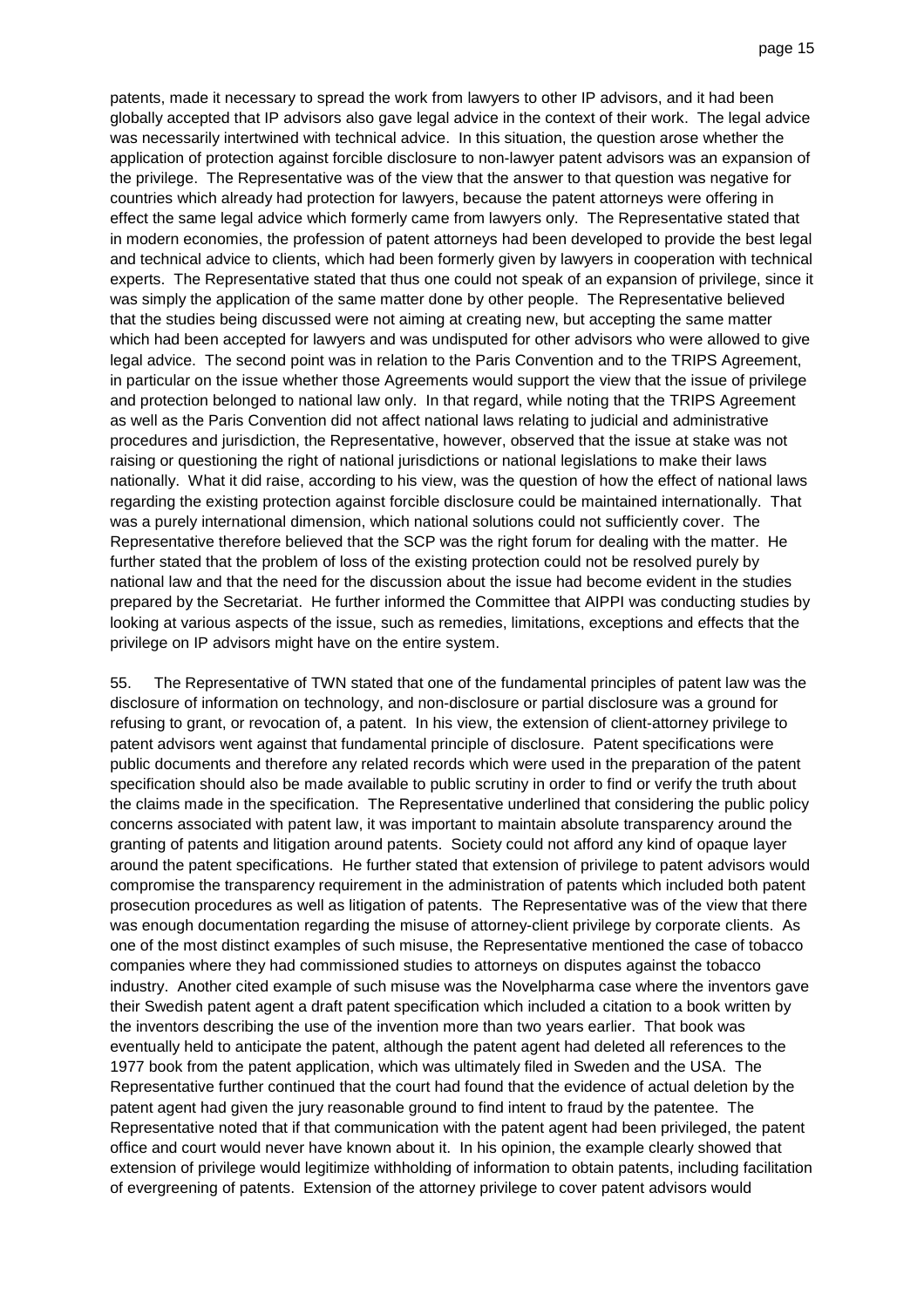incapacitate patent offices and courts in developing countries from safeguarding public interest following the grant of patents. The Representative expressed his deep concern about the extension of privilege to patent advisors due to the unintended consequences of such extension and its effect on patent applications, on the TRIPS flexibilities, on patent opposition systems, and on the transparency of patent procedures.

## **III. 13th session of the SCP, March 23-27, 2009 [Excerpts from the Report (document SCP/13/8)]**

56. The Secretariat introduced document SCP/13/4.

57. The Delegation of El Salvador referred to the Germanic Romanic law, which its country applied, and the Anglo-Saxon law under which the client-attorney privilege conflicts could usually occur. The Delegation observed that, in its country, lawyers had the obligation to observe professional secrecy and violation of such obligation was subject to the criminal code. The Delegation was of the view that the Romanic law tradition could have been more reflected in the document. The Delegation explained that its national office offered a free assistance services for users, to which, in its view, the professional secrecy was not necessarily applicable, and requested that such cases be reflected in the document. The Delegation further suggested that the inclusion of best practices of national offices in Latin America would enrich the document with added-value.

58. The Delegation of China shared the concerns of many international attorney associations on the issue of attorney privilege in the area of patents: given that different countries in the area of attorney privilege had different systems and practices, patent attorneys' work could meet with difficulties. The Delegation was of the view that it was necessary to discuss the issue in the SCP in order for patent attorneys to provide better services to their clients. The Delegation observed that, since the attorney privilege issue was a general legal issue not limited to the area of patents, it was difficult for a country to establish a provision of the client-attorney privilege in the patent area only. On the contrary, an overall consideration was needed. The Delegation noted that, for example, in China, the civil procedure law and the criminal law stipulated that anyone in possession of knowledge related to a case had the obligation to provide witness. A few years ago, its country revised the law of attorneys to the effect that attorneys should keep the information obtained during the professional practice secret if his or her client did not wish to disclose the information. The exceptions provided were any criminal facts or information that concerned the national security, public security or any information that threatened people's life and the safety on property. The Delegation therefore concluded that China had a professional secrecy obligation provision, but not a special attorney privilege system. Given the above, the Delegation considered that a focus should be given to different national legal systems, and further investigation, analysis and studies should be made. The Delegation took a cautious view toward the minimum standards, and considered that forming bilateral or multilateral arrangements was more practical. The Delegation further noted that, in the area of patents, various professionals, such as patent attorneys, patent agents or patent advisors, were involved in the services. Consequently, the Delegation observed that the questions as to whether the client-attorney privilege should cover those different professionals needed to be also considered.

59. The Delegation of Germany, speaking on behalf of Group B, stated that the preliminary study was important to both civil and common law countries of which the Group consisted. The Delegation agreed that the lack of uniform legal framework caused clients to risk loosing confidentiality in advice they had obtained from IP advisors. On the other hand, in its view, the study showed how closely the aspect of confidentiality was linked with the scope of a party's duty to disclose information in legal proceedings. Further, the Delegation was of the view that the recognition of the client-attorney privilege in a foreign legal system had to be taken into account to safeguard comprehensive international protection of confidentiality. In the opinion of the Delegation, although an IP law might not be the only context in which such problems could arise, a global nature of trade and IPR made it the focal point. Group B therefore considered that the issue remained high on the agenda of the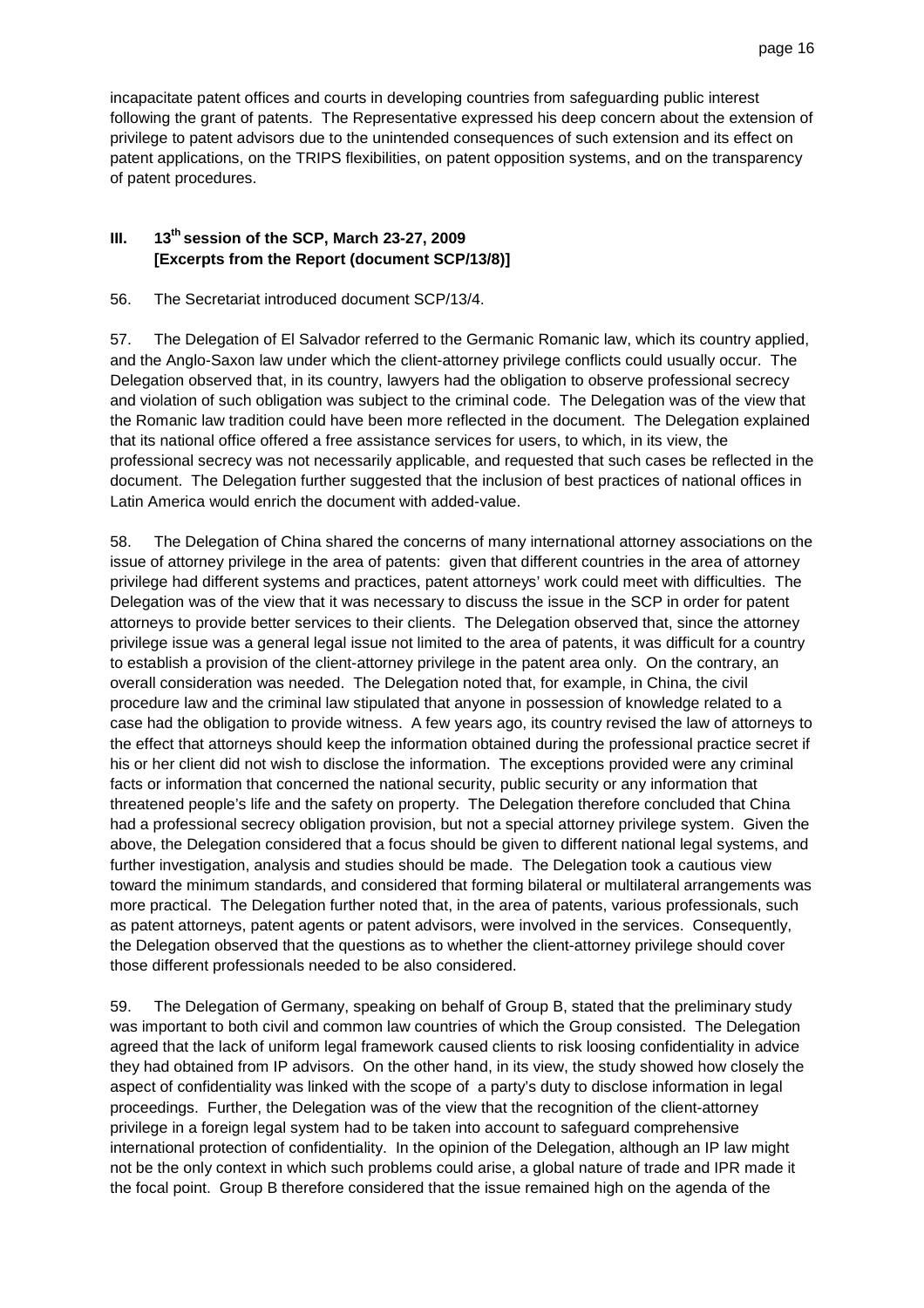Committee. The Delegation supported further investigation of the issue, and believed that harmonization in that context would help creating a level playing field in international legal IP advise for the benefit of all stakeholders.

60. The Delegation of the Czech Republic, speaking on behalf of the European Community and its 27 Member States, stated that since the client-attorney relationship was not regulated in any international IP treaty, national laws and practices relating to the application of the privilege lacked uniformity. In the context of the European Union, the issue was left to its Member States to regulate it under the laws regulating this profession. Rule 153(1) of the Implementing Regulations under the revised EPC also provided for privileged communications between the professional representatives and their clients, effective from April 1, 2009. The European Community and its 27 Member States considered such privilege as a basis for the guarantee of free and confidential communications between clients and their representatives. The Delegation welcomed further investigation of all the options for addressing the issue, in particular, the feasibility of setting up minimum standards.

61. The Delegation of the Russian Federation stated that a Federal law of December 30, 2008, governing the activities of the patent attorneys, their registration, attestation and obligations and rights of those attorneys would enter into force on April 1, 2009. He explained that, according to that law, a patent attorney was authorized to implement his professional activity independently, but also based on the agreement between the patent attorney and its employer (legal entity). The employer of the patent attorney who had concluded a commercial contract with a client, for instance, with an applicant or a patent holder, had to ensure the security of the documents received from a guarantor or contractor and to ensure that the information would not be disclosed. The Delegation further noted that the Federal law also established that an independent attorney had to ensure the security of the documents made and received in the course of performance of his professional activity. He was not authorized to disclose or to submit information without any agreement with the person whom he was representing. The violation of those provisions was serious. A party whose rights and the legal interest had been infringed was authorized to file a complaint with the Patent Agency of the Russian Federation, which could adopt one of the following decisions: warning the patent attorney, or the Agency could go to court to bring an action against the patent attorney with remedies such as stopping the activities of the attorney for a period of one year or an exclusion from the list of attorneys for a period of three years. If a patent attorney had caused damages to the person he was representing, the patent attorney was liable under the legislation of the Russian Federation. In other words, the employer of the patent attorney as well as the independent patent attorneys were under an obligation not to disclose or transfer to third parties the confidential information he had received in the course of his work in order to provide services based on commercial contract. The Delegation further explained that the Russian legislation provided a restricted privilege, since confidential information could be submitted to third parties by the decision of a court or if it was established by the Federal law. The Federal law on the trade secrets stated that the holder of information, which was a trade secret, had to submit that information when it was requested by the government authorities. In its turn, the government authorities who received the confidential information were obliged to submit that information upon Court's request, or request of the law enforcement bodies, according to the rules as provided by the legislation of the Russian Federation. In that case, it would be the government who guaranteed the confidentiality of such information. In conclusion, the Delegation stated that taking into account the differences existed in legislation of various countries on the subject, the Russian Federation supported further studies on exploring a minimum standard of privilege applicable to communications with patent attorneys.

62. The Delegation of Sri Lanka, speaking on behalf of the Asian Group, stated that the members of its Group were of different levels of development and followed different judicial and legal practices regarding patent attorneys and patent attorney privileges. The Delegation stated that the following issues should be further analyzed in order to provide Member States sufficient information from different stakeholders' perspectives: (i) the impact of patent quality and costs; (ii) cost and benefit analysis for developing countries' judicial and administrative systems; (iii) impact on competition; and (iv) other impacts on development and public policy objectives.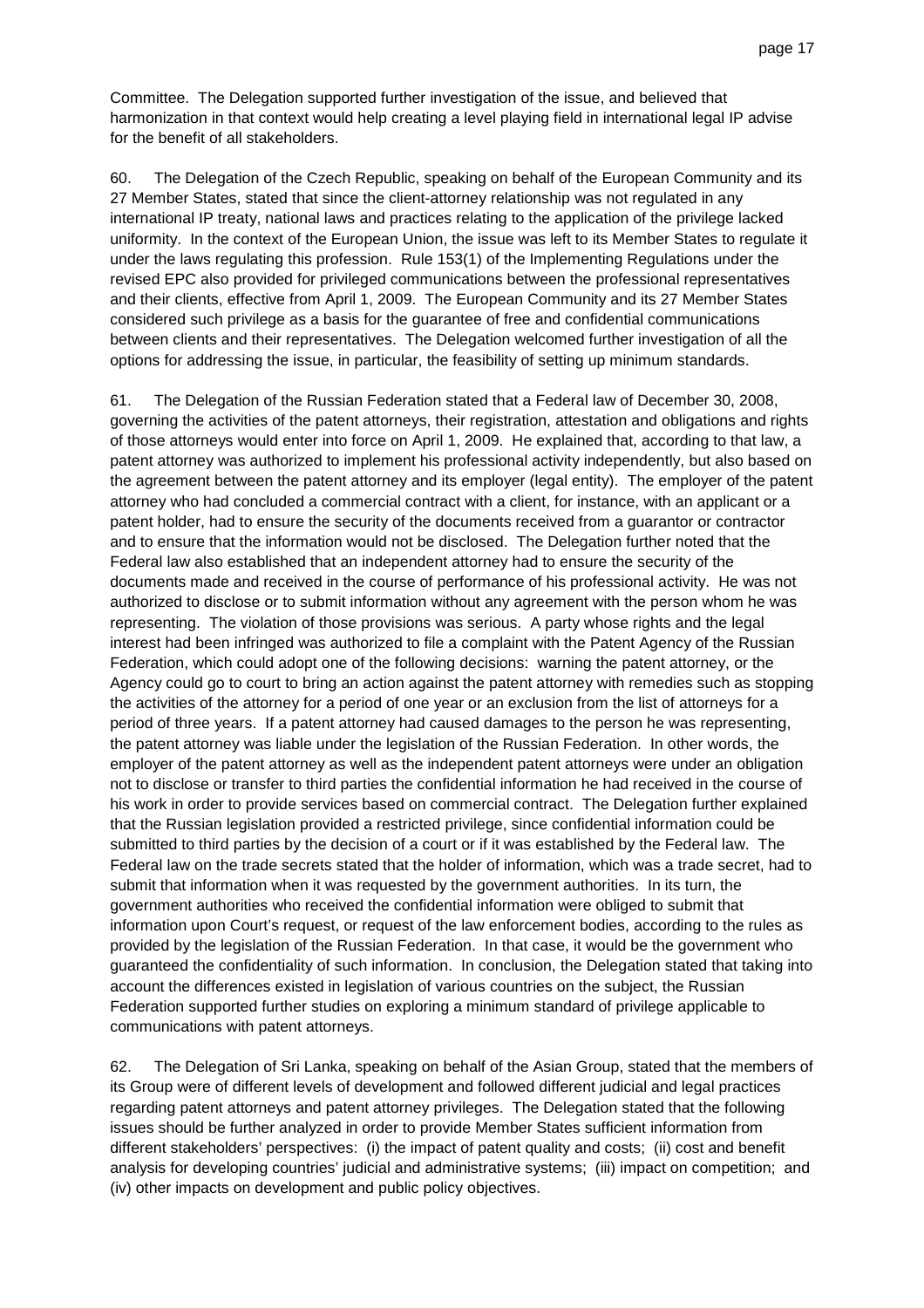63. The Delegation of the Republic of Serbia, speaking on behalf of the Regional Group of Central European and Baltic States, expressed its support to the establishment of a working group to study the client-attorney privilege or protection from foreseeable disclosure of IP professionals' advice.

64. The Delegation of Argentina considered that the prerogative of professional secrecy in clientlawyer relations was a question of private law, for which national jurisdictions were responsible. Accordingly, the Delegation confirmed that it would be advisable to maintain the provisions of Article 2.3 of the Paris Convention and Article 1.1 of the TRIPS Agreement.

65. The Delegation of Morocco stated that, in principle, the national and regional patent offices were bound by the professional secrecy as regard the procedures relating to the patent system. It explained that, its Office was a public establishment whose staff had a status that was covered by professional secrecy. It prohibited the publication, disclosure or use of documents coming from the WIPO services. Consequently, everybody could be assured that the submitted information would not be disclosed.

66. The Delegation of the Republic of Korea observed that further discussions on the issue of the client-attorney privilege was beneficial for developing countries as well for developed countries, since in many developing countries, inventors were sometimes reluctant to file their patents in concerns of loosing the information and confidentiality in the process of filing patents. The Delegation considered that IP practitioners had to participate actively in discussing and developing any future harmonization on the issue of client-attorney privilege, since, in many countries, the client-attorney privilege was regulated by the association of those IP lawyers rather than the laws of the government. The Delegation further expressed its wish to share more information and experiences of various countries regarding the client-attorney privilege and to establish a working group that would including IP practitioners.

67. The Delegation of Brazil noted that there existed a variety of approaches regarding the concept of the privilege and the professional secrecy. The Delegation observed that the issue was new for the members of the Committee, was complex and involved a new area of concepts to be yet discussed and understood by the SCP. It believed that two important concepts were transparency in the relation of attorney and his client and accountability of IP advisors and other professionals of the area. In its view, the complexity of the subject derived mainly from differences between the civil law system and the common law system, and requested further reflection on the reality of civil law countries. The Delegation stated that, when considering the client-attorney privilege issue, the SCP should bare in mind the fact that the IP system lay on different legal tradition and, as stated in Article 1 of the TRIPS Agreement, Member States were free to implement IP provisions in a manner consistent with their own legal system and practice.

68. The Delegation of Australia associated itself with the positions stated by the Delegation of Germany on behalf of Group B. It appreciated the WIPO-AIPPI Conference on Client Privilege in Intellectual Property Advice, which was held in May 2008, and the availability of the materials relating to the Conference on the WIPO web site. The Delegation stated that while its government was considering legislative changes, international developments would be beneficial to address the issues and would benefit all WIPO Member States. The Delegation also expressed the need for wide analysis of national laws.

69. The Delegation of France associated itself with the statement made by the Delegation of the Czech Republic on behalf of the European Community and its 27 Member States, and explained that, as a civil law country, its procedure was based on the submission of proof and had no discovery procedure. Therefore, there was no client privilege regulations in France, but the professional secrecy existed in accordance with the Law of 1971. The Delegation, however, informed the Committee that its national legislation had a similar system concerning legal advisors as of 2004. The Delegation observed that an increased risk of disclosing information exchanged by IP professionals and their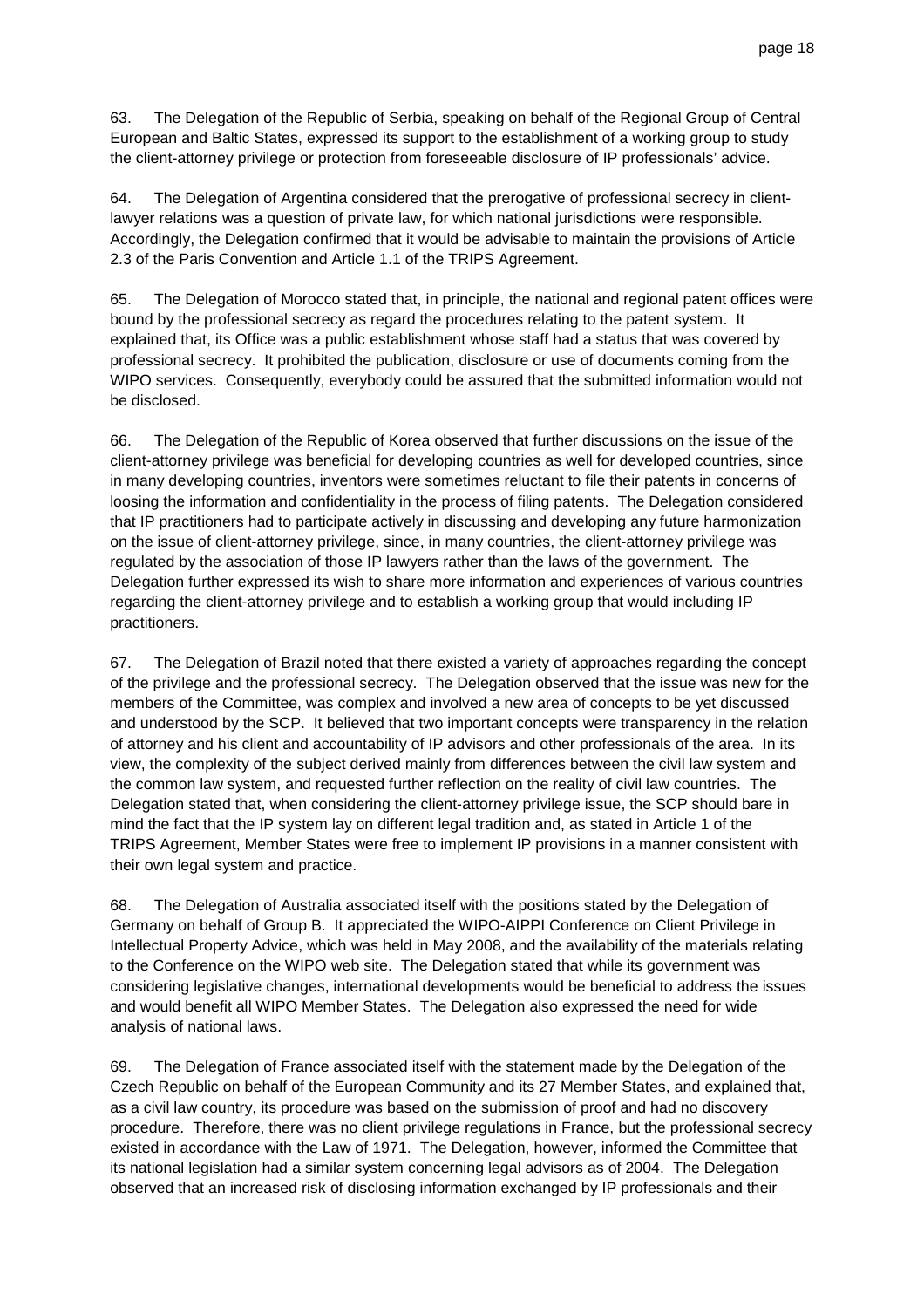clients due to an order by a foreign court was considerable. Therefore, it suggested that different options described in the document be given in-depth consideration in order to determine the best solution for the complex problem.

70. The Delegation of Norway associated itself with the statement made by the Delegation of Germany on behalf of Group B. It stated that a consultation process was underway in its country to introduce a client attorney privilege for the Norwegian and the European patent attorneys. The Delegation explained that, by following such strategy, it avoided a burdensome and costly national authorization scheme and took care of the necessary delimitation of the group of professionals who would be covered by the exemption. According to the proposal, provisions on confidentiality and legal proceedings for lawyers, priests, doctors and health care personnel in the Civil Procedure Act would be expanded to encompass the Norwegian and the European patent attorneys.

71. The Delegation of Ukraine supported the statement made by the Delegation of the Czech Republic on behalf of the European Community and its 27 Member States, and appreciated the information provided by the Delegation of the Russian Federation regarding the development of its national legislation. The Delegation stated that, in its country, the privilege applied only to attorneys who were also barristers at the same time. The Delegation requested that the issue remain on the agenda and supported the development of minimum standards.

72. The Delegation of Chile considered the very issue of the client-attorney privilege important, since it was meant to provide better professional advice in intellectual property. In its country, professional secrecy was recognized and had a great tradition in the law profession. The Delegation observed that, in Chile, many of the professionals who were involved in registration of and giving advice on intellectual property were lawyers, and as a result, the professional secrecy covered those intellectual property advice providers. The Delegation noted that since the issue was about the jurisdiction of the State, the authorities such as the Ministry of Justice should be listened to so as to maintain coherent systems. The Delegation considered that the issue involved international aspects even though each country had a different tradition, and therefore, required more analysis. It stressed the importance of holding wide discussions on the subject in the SCP, taking into account all the comments of the members.

73. The Delegation of the United States of America supported the statement made by the Delegation of Germany on behalf of Group B. The Delegation believed that further study of the issue was warranted, and that WIPO could play a useful role in enhancing understanding of the issue. At a minimum, the Delegation stated that WIPO could develop a comparative study, perhaps based on a survey methodology of what the actual situation was in various countries with regard to the client-attorney privilege. In its view, that would help WIPO Member States gaining greater understanding of the differences that existed and would serve a practical tool for practitioners even in the current environment.

74. The Delegation of the Islamic Republic of Iran associated itself with the statement made by the Delegation of Sri Lanka on behalf of the Asian Group. The Delegation noted that the function and authorization of attorneys had been regulated in different jurisdictions as a general principle that applied to various types of attorneys. Usually in civil law countries, the authorization given to the attorney by the client, the scope of authorization and the commitments of an attorney were specified in the power of attorney and, in case of breach of trust, specific punishments had been given. Or, through a contractual arrangement, any kind of contradiction of the commitments were protected under the civil and criminal laws. The Delegation sought clarification as to whether the privilege system had any particular differences with the above. In connection with paragraph 2 of the document, the Delegation was of the view that enforcement of IP rights and a relationship between a client and an attorney were two different concepts: the first referred to the enforcement of the IP rights against third parties and the latter referred to the commitments of a natural legal person to each other on doing or prohibiting any action. The Delegation requested further clarification with respect to the meaning of the client-attorney privilege and the scope of disclosure of communication in that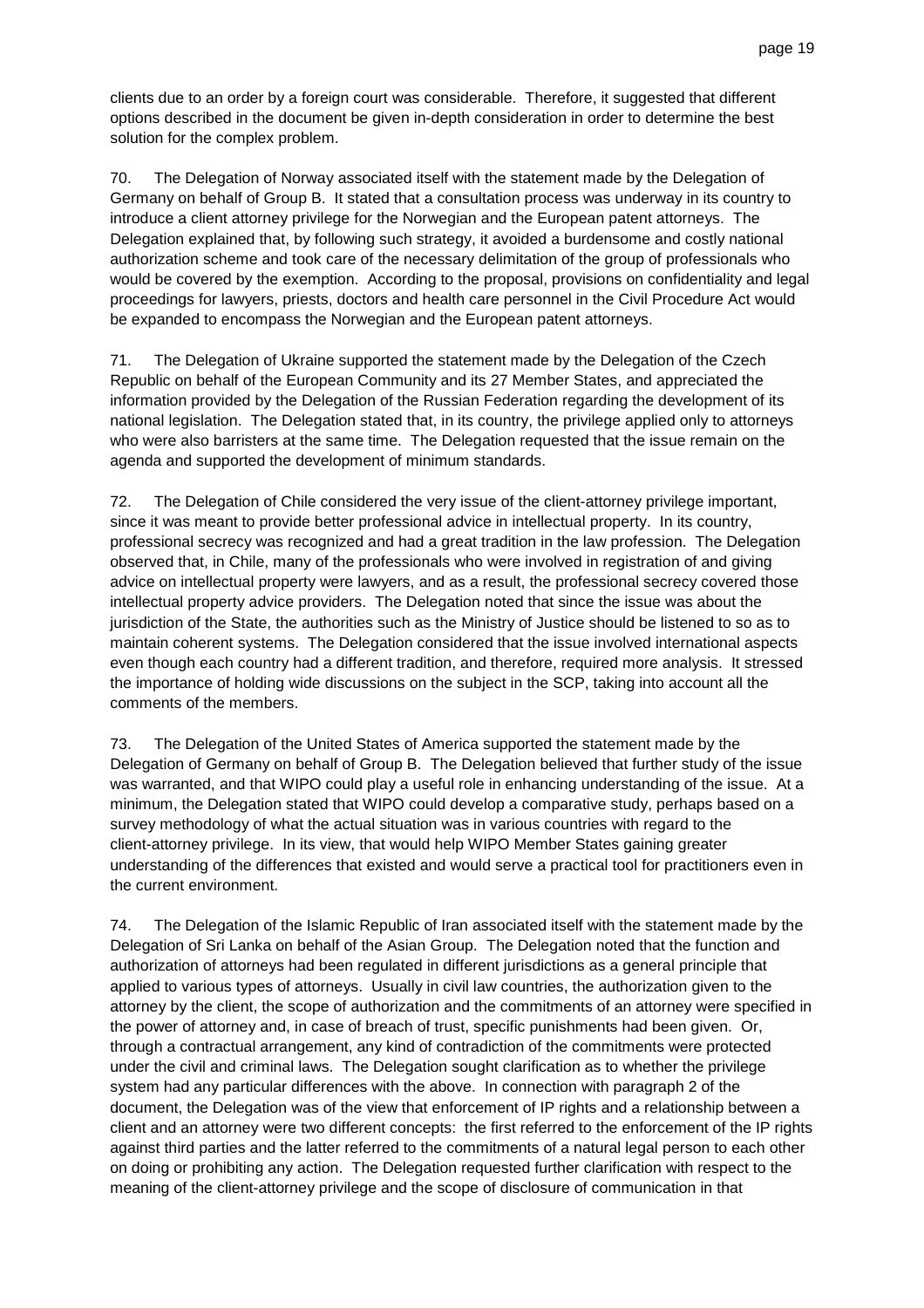paragraph. The Delegation wondered if the disclosure meant the information contained in the application, such information had already been disclosed before the Office, and also could be submitted before the court. The Delegation observed that, for example, if the non-disclosure of the communication by the attorney contradicted with the public order, public health or security matters, as it was the case in compulsory licenses in a particular country, the attorney was under a pressure from the client because of the breach of the trust and from the government. It also raised questions as to the extent of the communication covered by the privilege and as to the degree of punishment against the whole or partial disclosure of communication. As regards paragraph 54 of the document, the Delegation wondered whether an IP advisor in a developing country or an LDC, who had limited IP activities, had consequently limited scope of privilege, and where the scope of the privilege was different in the country of an IP advisor and in the country of his client, which country's law should be applicable. In relation to the resolutions of non-governmental organizations in paragraphs 30 to 42, which referred to harmonization, the Delegation observed that a widespread similarity of national laws was usually the basis for harmonization of laws at the international level. The Delegation further noted that, as indicated in paragraph 18, qualifications of attorneys, sufficient knowledge of the language of the country concerned and continuing education were very important.

75. The Delegation of Egypt stated that there was some wisdom in granting Member States certain freedom under Article 2(3) of the Paris Convention so that each country, in accordance with its legal system and its economic and social conditions, might be able to determine the best possible way and the best possible framework for organizing the client-attorney relationship, taking into account the need for an appropriate balance between private rights and the public rights and freedom and the consideration concerning the public order. The Delegation considered that the preliminary study needed further clarification in order to show the different perspectives of relevant parties concerned, and should concentrate more on the aspect concerning the need to ensure justice and to fight against monopoly.

76. The Delegation of Pakistan sought clarification from the Secretariat on two points. First, as regards paragraph 15 concerning the expression "general opinion", the Delegation asked whose opinion that could be. Second, concerning paragraphs 63 and 64 on the issue of recognition of the professional qualifications of patent attorney services between countries, the Delegation observed that such issue came under Mode 4 of the WTO GATS Agreement, and asked which organization was the appropriate forum to raise the issue.

77. The Delegation of Denmark associated itself with the statements made by the Delegations of Germany on behalf of Group B and the Czech Republic on behalf of the European Community and its 27 Member States. The Delegation noted that, as its country was looking into the topic at the national level, it welcomed the investigation in the SCP as to how the challenges posed by the interaction of different legal systems could be solved. The Delegation wished to place the topic high on the agenda of the Committee, and supported further investigation of the options outlined in the preliminary study, including the establishment of minimum standards on the privilege applicable to communications with IP advisers.

78. The Delegation of Colombia observed that legislation was sometimes too general and could not clarify the ways things were being organized. The Delegation explained that, in its country, IP advisory services was provided by lawyers, who were covered by privilege applicable to lawyers in accordance with the corresponding legislation. The Delegation wished to arrive at an IP system where everybody would be fully informed about the nature and validity of the rights. It explained that, in Andean countries, that would be possible provided that administrative démarche for getting the patent would not be challenged. On the other hand, patentability and examination of applications did not prevent the applicant to file the necessary documents.

79. The Delegation of Japan associated itself with the statement made by the Delegation of Germany on behalf of Group B. The Delegation believed that IP owners should be able to communicate frankly with IP advisers and that third parties needed to consult IP advisers freely on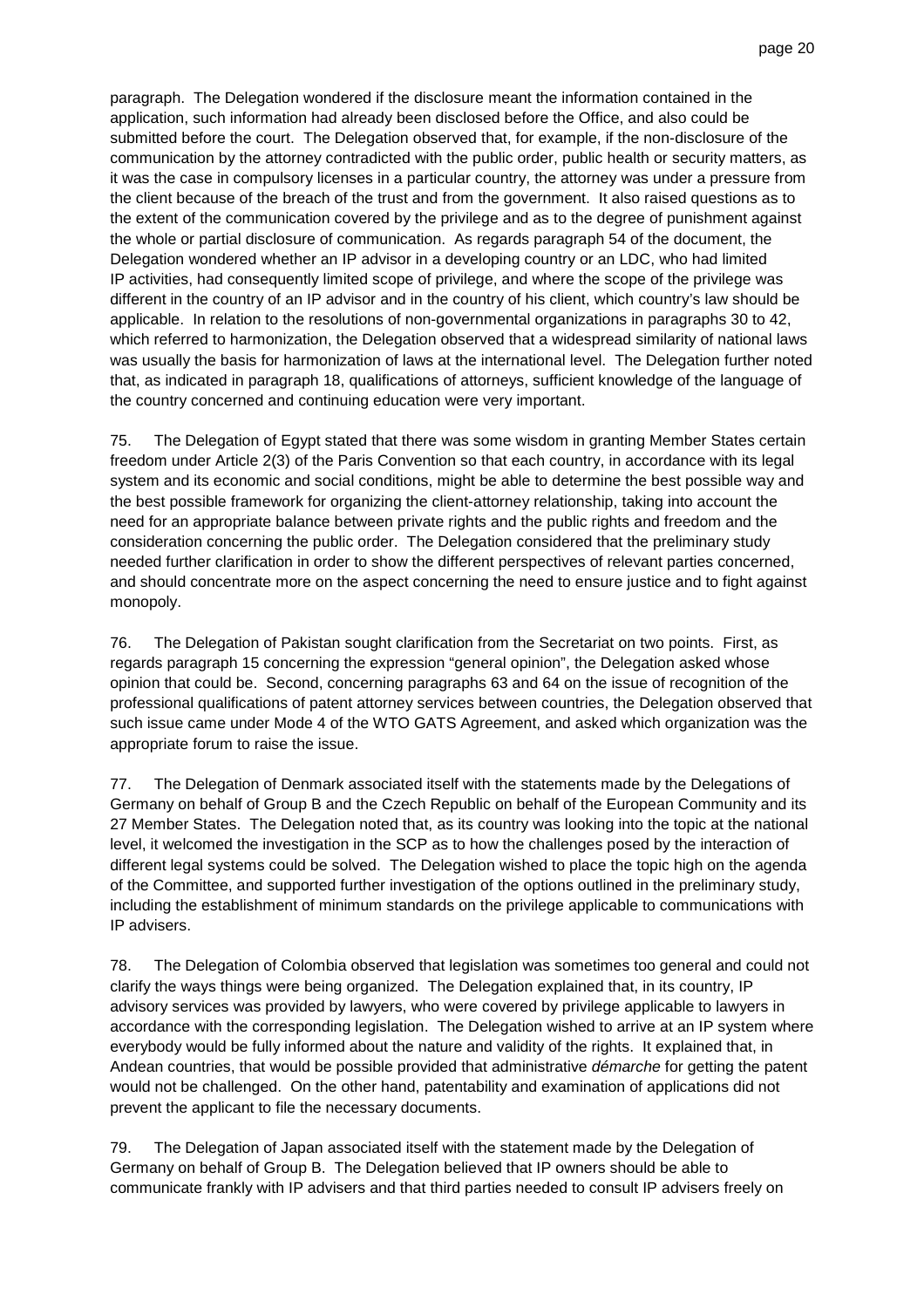matters such as patent infringement. In its view, the client-attorney privilege had come into play to address those principles, and the lack of uniform rules and regulations among countries sometimes caused problems. The Delegation was of the opinion that Member States did not necessarily have comprehensive information on different practices at respective countries with regard to disclosure proceedings or the client-attorney privilege. It also pointed out that the scope of the IP advisers was not clear enough in the document, and therefore needed to be carefully defined. The Delegation therefore was of the view that a further study on the topic, for example by a questionnaire methodology, would be an appropriate direction.

80. The Delegation of Angola noted that the issue was new to the Committee and shared the concerns voiced by other delegations. As regards the scope of the privilege, the Delegation noted that its legal system recognized privilege for attorneys and lawyers in a purely civil procedure. Such privilege, however, was not applicable to the business circles. As regards the international recognition of the privilege, it should be initially dealt with on a bilateral and multilateral basis. With respect to a multilateral framework, the Delegation was of the view that a recognition of the qualifications of the attorneys fell within the framework of services, and it should be governed by the TRIPS Agreement. It believed that the recognition of privilege should be dealt with on a bilateral basis and Article 2(3) of the Paris Convention should apply.

81. The Delegation of Tunisia was of the view that the client-attorney privilege was not consistent with certain tradition of civil law. The Delegation sought clarification as regards the compliance of the client-attorney privilege with the principle of the disclosure in the field of patents, i.e., whether the client-attorney privilege would be enforced in some countries after filing an application for a patent.

82. The Delegation of Indonesia associated itself with the statement made by the Delegation of Sri Lanka on behalf of the Asian Group. The Delegation considered that particularly the rules that governed confidentiality of information required careful attention. It explained that, there was no specific law in Indonesia that regulated the relationship of client and IP advisor. Taking into account the complexity and different approaches in dealing with the client-attorney privilege, the Delegation was of the view that further studies were needed on the points mentioned by the Delegation of Sri Lanka as to provide more clarity on the issue of the client-attorney privilege.

83. The Delegation of India associated itself with the statement made by the Delegation of Sri Lanka on behalf of the Asian Group. The Delegation was of the view that the preliminary study appeared to draw extensively on works undertaken by international associations of patent attorneys and reflected their concerns. The Delegation therefore sought a more comprehensive study taking into account views of all stakeholders, especially from the perspective of public interest. In its view, the study did not devote sufficient attention to the client-attorney privilege as an exception to the general rule of disclosure. Where an exception was made available, it was provided on the basis that the relationship involved was of sufficient social importance to justify the sacrifice of availability of evidence. Hence, the Delegation observed that the need for such exception, where allowed, had to be related to the socio-economic conditions of the country concerned. Since such condition varied from country to country, in its view, the nature and extent of protection against disclosure would also vary. The Delegation was of the opinion that it was in reflection of such reality that Article 2(3) of the Paris Convention expressly left to national law the establishment of provisions on judicial procedures, allowing for diversity in judicial procedures between States. The Delegation was therefore of the view that every country should be allowed to set its level of privilege and extent of disclosure at a level that suited its socio-economic circumstances, ability and capacity to regulate and its particular level of development. The Delegation further stated that harmonization of client-attorney privileges implied harmonization of the law of exceptions to disclosure requirement. In its opinion, since disclosure was a substantive element of the patent system, harmonization of client-attorney privilege could have substantive implications and involve elements of substantive harmonization, and such harmonization would also keep more information out of the public domain adversely affecting the quality of patents, access to information and innovation, especially for developing countries. The Delegation therefore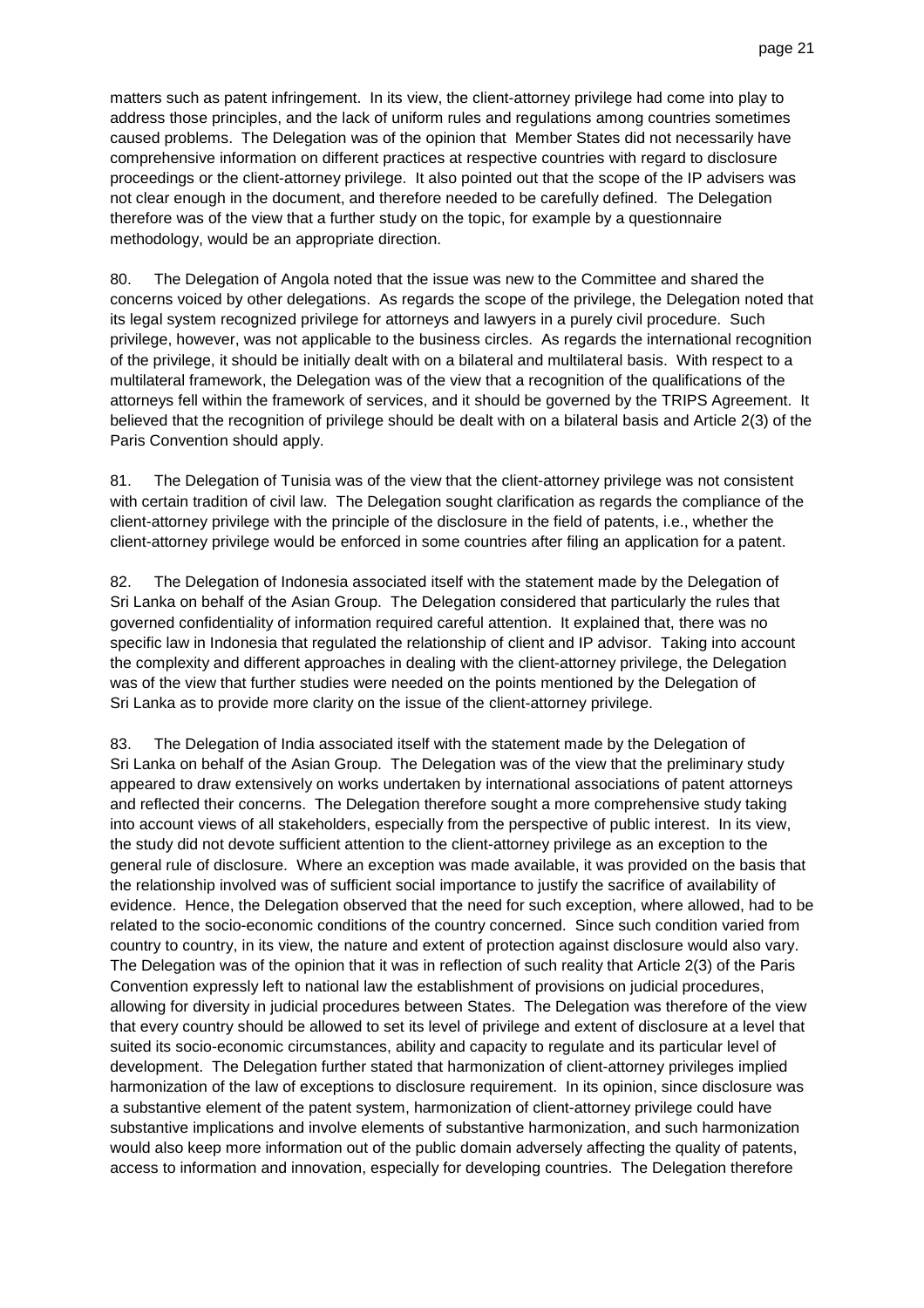requested the Secretariat to undertake a more detailed and comprehensive study on the subject focusing on the above aspects.

84. The Delegation of Singapore supported the statement made by the Delegation of Sri Lanka on behalf of the Asian Group. Singapore's legislation generally provided that communication with respect to any matter relating to patents between a person and a registered patent agent was privileged from disclosure in legal proceedings in Singapore in the same way as communication between a person and his solicitor. The Delegation noted that the international dimension highlighted in the preliminary study provided valuable information for its consideration. The Delegation therefore supported further analysis of the existing privilege and secrecy provisions in the various jurisdictions in order to enable the Committee to enhance its understanding on the situations in other countries as well as concerns of the various stakeholders, including patent holders, possible users, members of the public and patent attorneys and patent agents.

85. The Delegation of Turkey believed that the Committee should continue its deliberations on the topic, and stated that civil society groups as well as relevant public authorities were very much interested in the issue in Turkey. In its view, even if the privilege could be considered as a subject within the national jurisdiction of each Member State, there was an important international dimension to the topic. In Turkey, attorneys were given privilege by the law, but patent agents, which did not have to be attorneys, were subject to general law and obligations, and that law in practice would give discretion to the courts. The Delegation considered that the deliberations in the Committee would also assist its authorities for their further consideration.

86. The Representative of the EPO stated that the revised EPC explicitly provided for confidentiality for communications between the professional representative and his client or any other person. The regulatory part of the EPC contained further new provisions which also governed the subject and gave examples of the types of information which were subject to professional secrecy, most notably communications or documents relating to the assessment of patentability, the preparation or prosecution of European patent applications or opinions concerning the scope of protection. Further, the Representative supported the statements made by the Delegations of the Czech Republic on behalf of the European Community and its 27 Member States and Germany on behalf of Group B.

87. The Delegation of Chile clarified its previous statement by saying that, although it was important to further evaluate the issue, the Delegation did not consider it necessary to establish a working group.

88. The Representative of AIPPI noted that in 2003-2004, the courts in Canada and in Australia forced disclosure of non-lawyer patent advice, since neither Canada nor Australia recognized the non-lawyer patent attorneys in the United Kingdom for client privilege in their own countries. The Representative, however, observed that both Australia and the United Kingdom applied privilege to non-lawyer patent attorneys, but not between them: the United Kingdom did not recognize Australia's non-lawyer patent attorneys and vice-versa. The Representative noted that, at the AIPPI-WIPO Conference on privilege in May 2008, 20 experts had provided a very substantial comparative legal resource on privilege, and that the findings of the Conference included findings in relation to some of the matters on which the delegations had expressed their concerns. One of those issues was what was the theory that lay behind the privilege and what was the public interest in it. The Representative stated that the two major objectives of privilege and also the concept of professional secrecy were: first, the enforcement of the law by the giving of professional advice to the clients on the basis of full and frank disclosure; and second, the public interest in obtaining correct advice. In its view, they could not be achieved without full and frank disclosure. Therefore, the Representative observed that it was not surprising that the majority of countries provided such protection in a distinct public interest. He was, however, of the view that what was surprising was that such protection for full and frank disclosure was provided within their own borders, but not when the advice, which had been given within those borders, went beyond the borders. The Representative considered that, though not deliberate, it had a negative effect on what protection was intended for, that was, best advice and enforcement of the law. The Representative was supportive to the further study, and pointed out that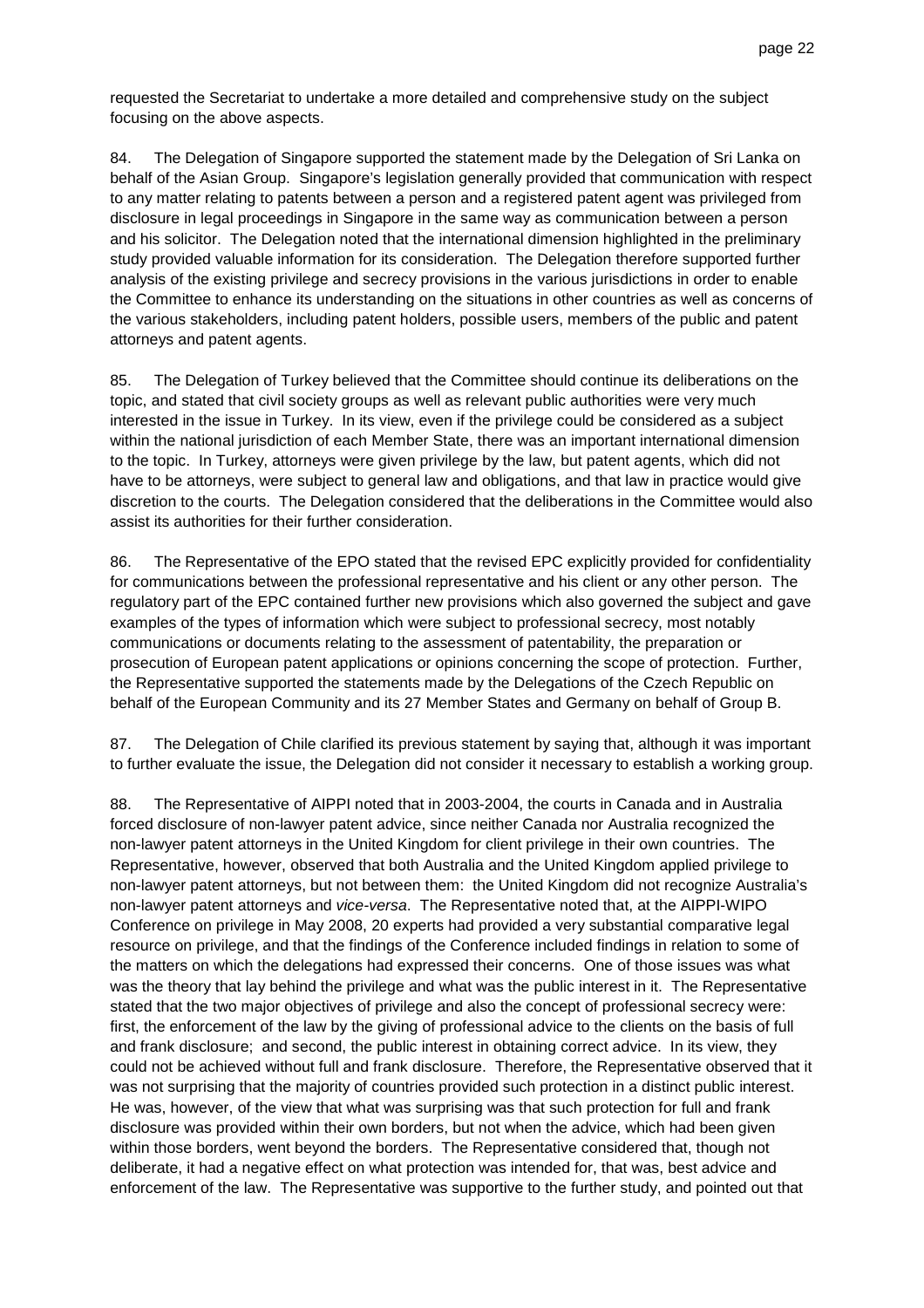it had no negative impact on anyone willing to make the study. The result could only be no change or a change which further supported the public interest in good governance. In his view, the result of such a change would be positive for obtaining advice of better quality as well. As contributions from the practitioners, the Representative stated that, first, the weight of the issue should not be judged only by the incident of litigation involved. He said that, in order to avoid communications on legal advice, the disclosure of which could be prejudicial, in practice, lawyers, patent attorneys and their clients had to apply strategies that involved additional costs. In his view, nobody could quantify the ways and costs which were involved in the practices, and they induced the opposite of what the national laws intended which was full and frank disclosure in order to obtain the public benefits. As to litigation, Canada has refused to recognize protection from disclosure and proceedings in Canada of a UK in-house patent attorney's advice and the same applies in Australia. He noted that those cases in aggregate involved both civil law and common law countries alike. Therefore, the Representative stated that it was not confined to common law countries, but had an effect in civil law countries as well. As a hypothetical example, the Representative noted that: a UK client consulted a UK patent agent about legal opinions received from the UK, Australia, Brazil, India, Canada and Nigeria, in which patents on the same subject were registered. He explained that all of the opinions would be subject to discovery in Australia and Canada, and if published in the proceedings, the opinions would not be secret any longer anywhere, including Brazil, India and Nigeria. In conclusion, the Representative suggested conducting a more detailed study, which was well justified by and in support of the public interest in improving national governance.

89. The Representative of APAA was supportive for taking another step in-depth on the client privilege issue. While the home countries of the members of APAA included both developing and developed countries, common law countries, such as India, Malaysia, the Philippines and Australia, and civil law countries such as the Republic of Korea and Japan, the Representative was aware of the importance of the client privilege in the context of the global filing and jurisdictional litigation. In her view, where many prosecution and litigation arose in many jurisdictions, even if national law gave a sort of privilege to local IP advisers, it was not sufficient and might bring considerable chilling effect to hamper full and frank communication with clients. The Representative considered that, unless client privilege was admitted in every jurisdiction for both local IP advisers and foreign IP advisers, once a patent was litigated in one country with discovery proceedings, confidential information on infringement or validity between client and IP advisers in other countries was under the risk of forcible disclosure to an adverse party. The Representative explained that the courts of the United States of America had made inconsistent decisions on the issue of whether client privilege should be extended to communication between a foreign IP adviser and his clients, which had been made outside the United States of America, in relation to the foreign law. Thus, clients and IP advisers in the Asian region had confronted the problems of non-privilege due to the uncertainty of the United States case law. Speaking of a Korean example as one of civil law countries, the Representative said that confidential communication between Korean patent attorneys and lawyers and clients was found out of privilege, since the United States courts found no more than professional secrecy obligation in the Korea law. Concerning the Japanese experience as one of civil law countries, the Representative noted that the privilege of IP advices made by Japanese patent attorneys had been denied by US courts as seen in the case, *Honeywell v. Minolta* in 1986, where all communications made by Japanese patent attorneys had been forcibly disclosed. The Representative observed that, after the amendment to the Japanese Civil Code of Procedures in 1998, which gave rights to refuse to testify as an exception to document production order, the privilege of IP advice made by Japanese patent attorneys appeared to have become admissible before the United States courts as a matter of comity. In some cases, even under the amended Japanese law, he observed that no privilege was admissible before other courts, such as Australia and Canada in the light of Eli Lilly v. Pfizer case. The Representative was of the view that an international consensus to set minimum standards of the client privilege was necessary with a view to protect both local IP advisers and foreign IP advisers by way of mutual recognition in every jurisdiction without prejudice and without exception. She believed that it would be beneficial for applicants and patentees, third parties and the public. Referring to the APAA Resolution adopted in October 2008 in Singapore, the APAA urged that WIPO be a driving force to realize such international consensus on the client privilege. In her view, setting up a working group for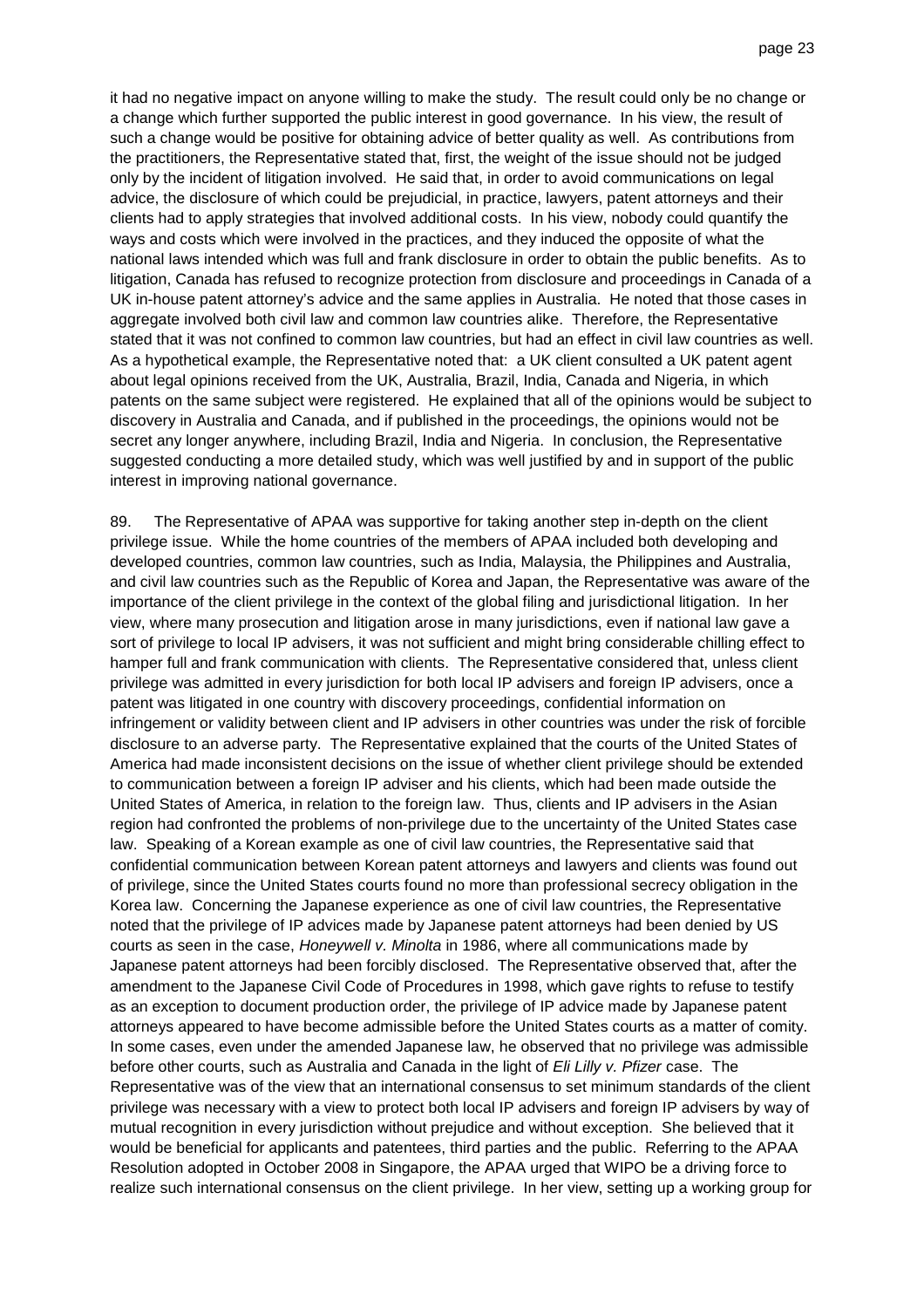further study on the client privilege issue could facilitate resolving step-by-step the current considerable differences in, for example, the scope of the privilege and the qualifications of IP advisers. The Representative believed that such universal client privilege would also raise the qualification of IP advisers for ensuring high-quality IP services.

90. The Representative of ASIPI noted that the client-attorney privilege had the nature of public order and that the issue was an actual issue, not a museum piece. The Representative supported the proposal made by AIPPI based on a study made by his organization, in which it had looked into, in particular, the protection of information in intellectual property advice by non-lawyers and the protection of information coming from abroad. In his view, a further study regarding the existing situations in each jurisdiction was needed.

91. The Representative of ICC noted that his members, whether large or small businesses, operating locally or in export markets, required advice from professional advisors to understand how they could act within the limits of their own rights, and without infringing on the rights of others. For that reason, the Representative believed that the issue of client-attorney privilege was important, as it impacted on the quality of advice given to businesses in all countries by their local advisors or those in the markets where they had activities. Because of the increasingly international nature of commercial transactions involving IP rights, the Representative also believed that there was an important international dimension to the issue, which merited thorough consideration by WIPO. In his view, the issue was also important for the IP system in general, since privilege against disclosure of clients and advisor communications played a key role in the transparency of the IP system which was important for all stakeholders, and also helped to ensure respect for national laws. The Representative noted that the concept of confidentiality of professional advice was not a new concept in civil law countries nor in common law countries. In civil law countries, for example, it might already apply to different professions such as medical doctors, nurses, midwives, and attorneys-at-law. The Representative observed that IP professionals provided similar services to legal attorneys, but were not subject to the confidentiality obligation in several countries. It was the opinion of the Representative that assurance of confidentiality for communications between clients and their local professional advisors, including, for example, professionally qualified patent attorneys who might not be lawyers, encouraged full and frank exchange of information and advice between them. He believed that such full and frank exchanges promoted the rule of law by ensuring that clients had accurate and complete understanding of the IP rights that might apply to their activities. Therefore, the Representative was of the view that the client privilege promoted clear understanding of IP rights, and was at least as important to clients confronted by the IP rights of others as to IP right holders. Similarly, the Representative observed that full and frank exchange of information and advice between a client and a local IP professional helped better transparency of the scope and validity of IP rights by ensuring that the client understood what he could or could not do legally. He stated that the current differences in legal systems in regard to the protection of such exchanges of information and advice between clients and their local professional advisors meant that assurance of confidentiality was not available in many situations. This in turn meant that, in his view, local professional IP advisors were constrained to limit their advice by concerns that it might be disclosed publicly, for instance during litigation in their own country or elsewhere. The Representative noted that such situation could not be considered fully without also recognizing an increasing need for commerce in multiple jurisdictions across the world, with full understanding of all, possibly related, IP rights in all such jurisdictions. In his opinion, obstacles to such understanding were also obstacles to such commerce at a time when commerce was needed more than ever by all. In response to some Delegations which expressed concerns about the possibility of client-attorney privilege detracting from the role of the patent system in putting technical information in the public domain, the Representative clarified that the client-attorney privilege, or professional secrecy, applied only to advice given to a client by his or her professional advisor, and it did not cover publicly available information such as all the technical and other information relating to patents contained in patent applications. The client-attorney privilege, or professional secrecy, did not therefore in anyway detract from general patent disclosure requirements or the patent system's important role in putting technical information in the public domain. As an example of the clientattorney privilege, the Representative explained that, if an inventor or business sought advice on the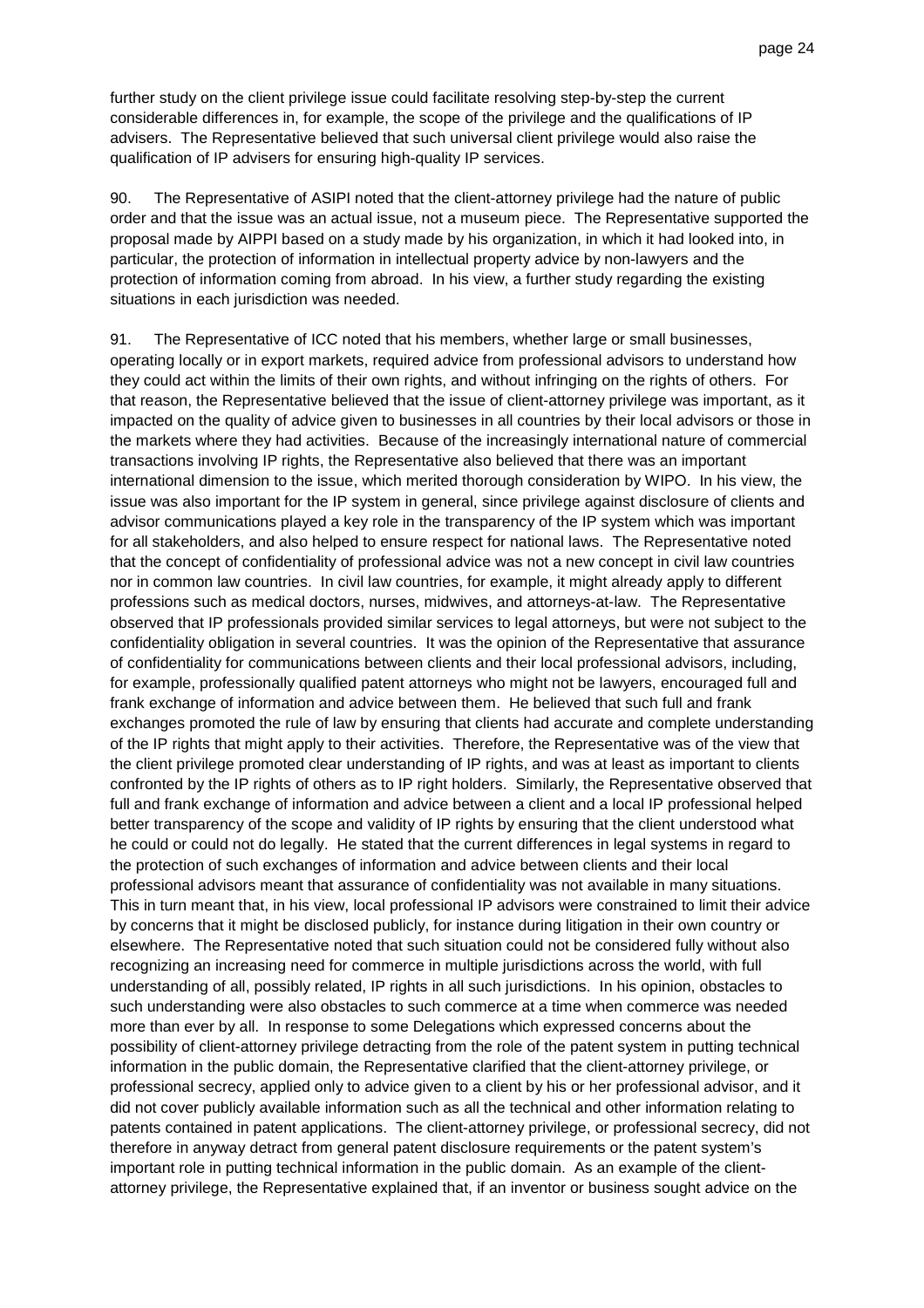validity of a patent due to a risk of infringing that patent by putting his product on the market, such inventor or business should not be risked to be forced to hand over the advice he had obtained to the patent owner in later patent infringement proceedings. In conclusion, the Representative stated that the complexity of the issue called for further and deeper analysis to help clarify problems and identify opportunities and solutions, and urged the SCP to study the privilege issue further.

92. In response to the question raised by the Delegation of Pakistan, as regards paragraph 13, the Secretariat noted that it referred to the framework in which the question under consideration was brought up, namely, the WIPO-AIPPI Conference in which representatives from Member States, NGOs and other stakeholders had participated, and clarified that it was not meant to be generally reflecting the entire membership of the SCP. Concerning the question as to whether the issue should be dealt with in WIPO or WTO, the Secretariat stated that it was not an issue for the Secretariat to decide.

93. The Representative of FICPI stated that the increasing nature of global trade and IPRs made it very important to establish a level playing field so that individuals and companies, whether they were in developing countries or developed countries, were fully protected regardless of where the IP litigation occurred. In his view, clients who were in countries where there was no adequate recognition of privilege, or professional confidentiality, were at a serious and significant disadvantage. He continued that if the clients became involved in the litigation in foreign countries, which recognized and protected privileged information, and which allowed some discoveries, he would be protected from having to disclose any of its communications from its own IP advisers in that foreign country, whereas confidential communications between client and its IP advisers in its home country would have to be disclosed in the absence of recognition of the privilege. Therefore, in his view, it was important for all countries to adopt a minimum standard of privilege which would be recognized in all countries, regardless where the IP dispute or IP litigation occurred. He further continued that countries which did not adopt a minimum standard of privilege were subjecting their own citizens and companies to serious disadvantage when there was an IP dispute in other countries. Referring to the questions raised by some Delegations, the Representative clarified that the client-attorney privilege improved both patent quality and cost by ensuring more complete and frank disclosure, thereby providing more certainty and productivity. In addition, he stated that the client-attorney privilege protected the citizens and companies regardless of whether they were in developed or developing countries, and, the clientattorney privilege enhanced competition by securing better informed participation and increased certainty and productivity.

94. The Representative of GRUR stated that the protection of confidential information was guaranteed in Germany through various provisions contained, for instance, in the code on civil, criminal or administrative procedure, with an exception of the European patent attorneys or European trademark attorneys, which were not expressly mentioned in the various legal instruments. He stated, however, that the national perspective was not sufficient in view of the growing international impact of all professional advice, in particular, in the field of the protection of intellectual property. Referring to the international aspect of legal advice, the Representative noted that there seemed to be a concern not only for developed countries, but also for developing countries because all professional advisers having their residence in developing countries were constantly exposed to the uncertainties caused by the divergences in the protection of the professional secrecy. The Representative recalled that the protection of confidentiality was an element of due process of law guaranteed by the European Convention on Human Rights. Therefore, the Representative supported the initiative started by FICPI, AIPPI, ICC and the other international NGOs to establish a reliable international legal framework for the protection of confidential information exchanged between a client and his professional IP adviser. The Representative noted that such international legal instrument would have to set out who was protected, what was protected, where and when the protection applied, how the protection operated and how it was going to be implemented. The Representative continued that the most reasonable approach was to set up a minimum standard of protection combined with the obligation to grant national treatment and most-favored-nation treatment. In his view, the protection should be accorded to the professional adviser, in addition to the client, because the obligation of the professional adviser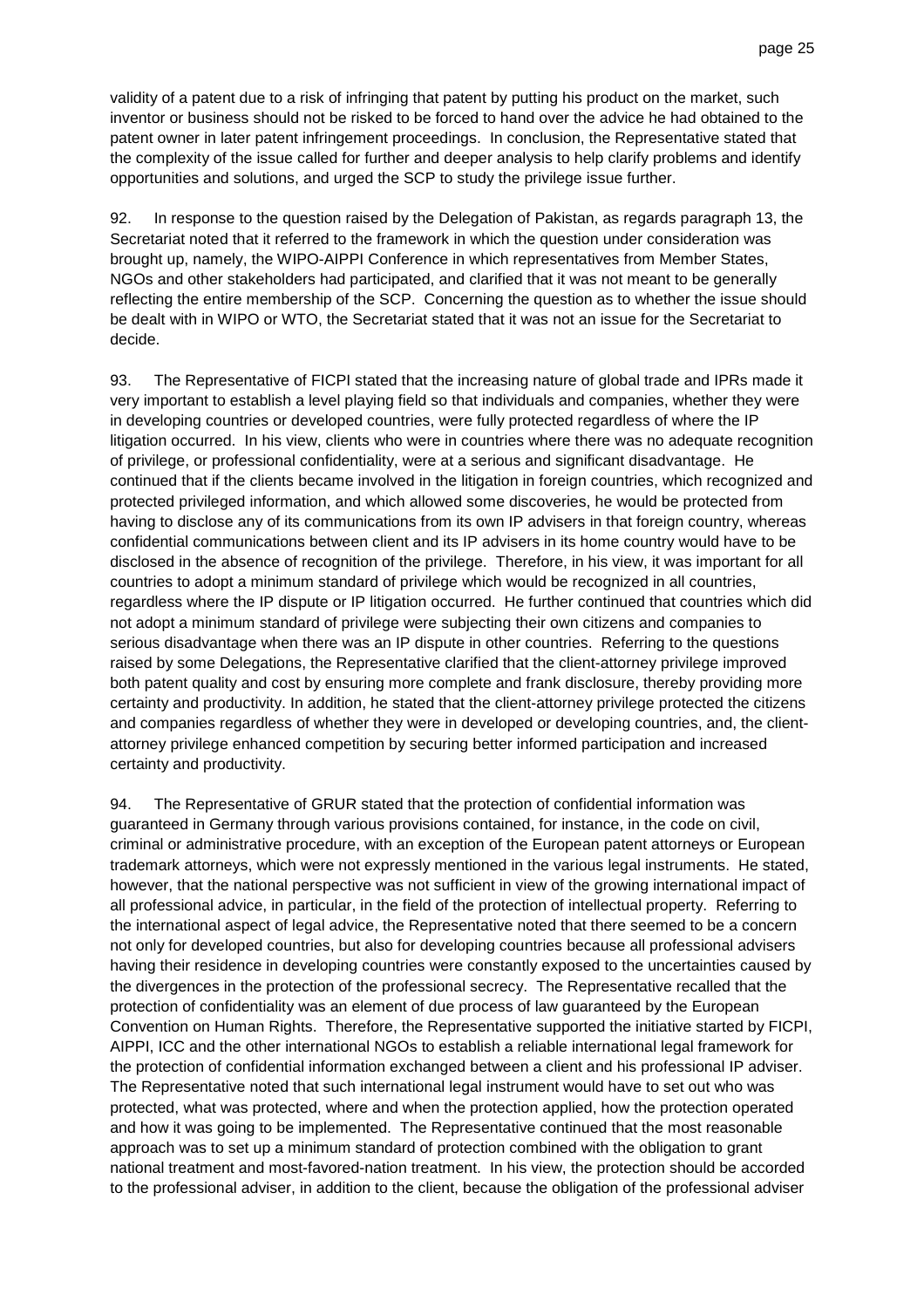to guarantee professional secrecy should also be respected. He stated that the secrecy could be lifted by the client. The Representative emphasized that the subject matter of protection was the confidential information as such, which was to be protected against all types of disclosure, be it through the production of the documents in discovery proceedings in the United States of America, or be it through the taking of depositions as witness where the professional adviser was exposed to questions about his advice he had given to the client and the confidential information he received. The Representative added that the protection should operate in all types of proceedings whether they were civil, criminal or administrative. The legal instrument should cover all types of proceedings be they for national or international courts, for instance the European Court of Justice, the Court of Appeal of the European Patent Office, a future European patents court on national or international administrative authorities, like the EPO and the European Commission before the Office in Alicante. The Representative stated that the European Commission should get involved in any negotiations about the initiative. It was convinced that the time was right to pursue the initiatives vigorously and urgently in WIPO.

#### 95. The Representative of CIPA and EPI stated that the problems addressed in

document SCP/13/4 were very well summarized in paragraph 261 of document SCP/12/3 Rev.2. According to his view, it was short, brief and understandable by all. The Representative stated that EPI and CIPA welcomed the fact that the SCP was looking very seriously to the problems caused by the non-uniform privilege provisions around the world. He noted that EPI and CIPA were willing to assist SCP and the Secretariat in any way possible in moving everyone to a solution to the benefit of all.

96. The Representative of IPIC stated that the issue of privilege for non-lawyer IP advisers had been a priority for IPIC for over 10 years. IPIC had commissioned numerous reports and legal opinions, as well as consulted all possible stakeholders on how it could be implemented in Canada for all IP advisers. The Representative stated that in Canada, there was a common-law solicitor-client privilege. However, in his opinion, Canadian courts had been slowly eroding the privilege for lawyer-IP advisers such that there was no longer certainty that IP legal advice relating to obtaining rights was protected by it. The Representative continued that, recently, Canadian courts had not recognized the statutory privilege of a UK patent attorney because there was no equivalent legislation in Canada. In his view, there were negative economic implications because of that development. It considered that IP owners needed certainty that they could rely on privilege to protect their IP legal advice, both, locally and around the world, in whatever country they did their business. They should be able to freely and fully communicate with their IP advisers on issues upon which they required such advice. The Representative further stated that IPIC urged WIPO to treat the issue as a matter of high priority and take the appropriate action to advance it as soon as possible.

97. The Representative of TWN noted that it was important in the discussion not to forget the public interest of the courts having sufficient information to make fair and accurate decisions. The Representative stated that American courts had noted that the attorney-client privilege inhibited the search for truth and so should be confined within the narrowest possible limits. The Representative found it interesting that the Representatives of professional associations had not mentioned the problem of the abuse of the current level of privilege in many countries. As an example, the Representative mentioned the Nobel-Pharma case, where the inventors had given the Swedish patent agent a draft patent application which had included the citation to a book written by the inventor which had described the use of the invention more than two years earlier. The book was later held to anticipate the patent. However, the patent agent had deleted all references to the book from the patent application that had been filed in Sweden and the United Sates of America. The court had found that this evidence of actual deletion was defrauding the Patent Office. The Representative continued that if the communication with the agent had been privileged, the Patent Office and the court would never have found that out, and the patent would still be standing. The Representative noted that there were other cases where inventors had not mentioned their own public use of the invention more than one and half or two years before filing a patent application. And often only the inventor could know about the prior use. Therefore, the Representative considered that given the